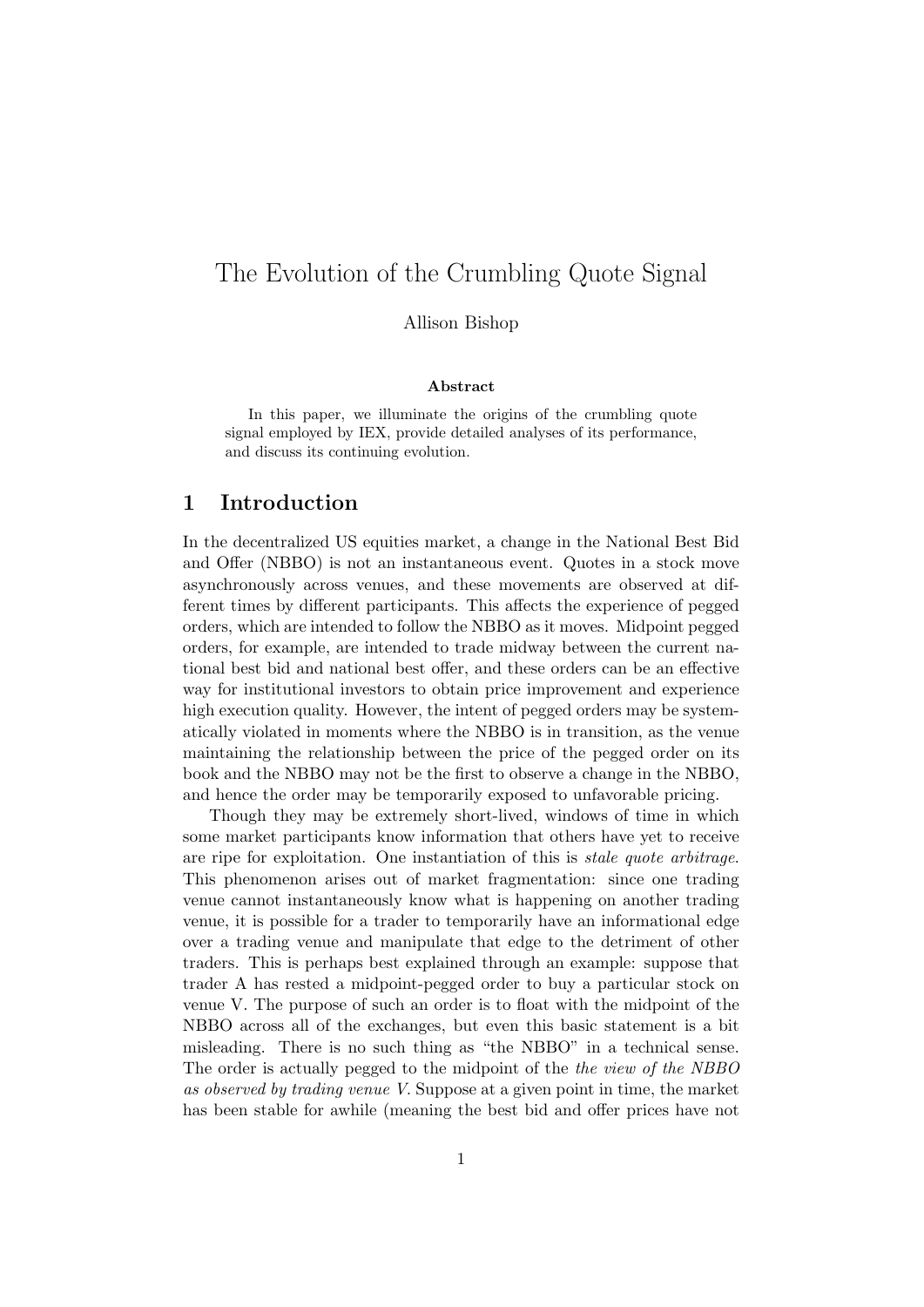changed for several milliseconds), and trading venue V has an accurate, upto-date view of the NBBO in that symbol as \$10.00 by \$10.02. So the resting buy order is pegged to the midpoint price of \$10.01. Now suppose that the best bid of \$10.00 is not available on trading venue V, but instead is only available on trading venue W. Now, a seller comes along and trades with all of the buy interest at \$10.00, changing the best available bid to \$9.99. The midpoint of the NBBO is now \$10.005, but this information does not arrive at trading venue V instantaneously. There is a small window of time in which venue V still believes the midpoint is \$10.01, so if a matching sell order arrives at venue V during this window, it can trade with the resting buy order at \$10.01. This is bad news for the initiator of the resting order, because the NBBO has already changed in their favor, and this execution at \$10.01 goes against the spirit of what a midpoint pegged order is intended to accomplish.

We might ask: who is this trader swooping in to take advantage of the resting order on venue V at this stale midpoint price? It could be a large seller who has himself taken out all of the buy interest at \$10.00 on venue W, in which case it is no surprise that this seller can anticipate the change in the NBBO. There is not really anything to do about this case, this is just something that happens as part of normal, healthy market behavior. But there is another possibility: perhaps an opportunistic trader observed the NBBO change before venue V and managed to submit a sell order to venue V that arrived ahead of the new price information. This is possible if the method of communication employed by this trader is faster than the method of communication between the trading venues. This is what we call stale quote arbitrage, and we believe that its presence is undesirable in the marketplace.

To prevent this scenario from occurring, IEX created the "speed bump," a mechanism for delaying inbound orders by 350 microseconds. Under normal circumstances, it takes roughly 300 microseconds for IEX to learn about a price change on another market and update our pegged orders accordingly, so 350 microseconds is a sufficient buffer to ensure that even if a trader instantly learns of a price change anywhere in the market and immediately submits an order to IEX, all of the pegged orders on IEX will already be updated by the time the incoming order is processed.

And yet, even with this speed bump in place, we began to see an increase in adverse selection experienced by resting orders on IEX. Trades were often executing at prices just before IEX observed a change in the NBBO that would have been favorable to the pegged resting order. But how could this happen? The speed bump was still doing its job - it was preventing someone from quickly reacting to an NBBO change and picking off a resting order on IEX, but it was not preventing someone from anticipating an NBBO change. We hypothesized that traders were building probabilistic models to predict price changes far enough in advance to circumvent the protection of the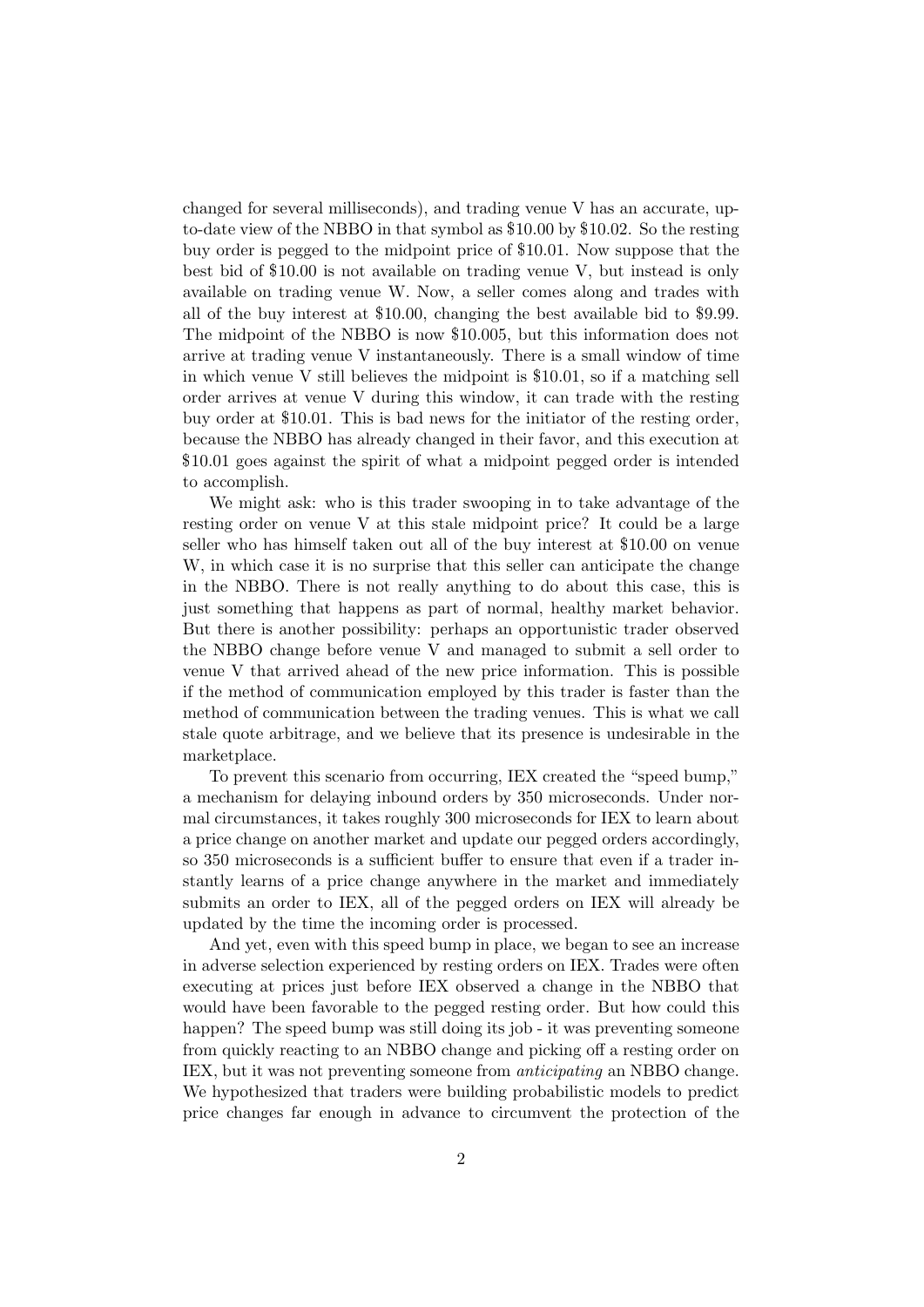speed bump. Naturally their predictions would not be perfectly accurate, but they could likely gain an edge by predicting some price changes say 1 or 2 ms before the actual change solidified. This is made possible by the fact that changes in the NBBO are not atomic events, but are often the cumulative result of a sequence of events at different trading venues that span a small but significant window of time, typically on the order of a millisecond.

If we return to our example of a stable NBBO that is currently \$10.00 by \$10.02, we might imagine that the buy interest at \$10.00 is spread over several trading venues. A seller or sellers may arrive at those venues one by one, first exhausting the buy interest at \$10.00 in one place and then the next. We call this situation a "crumbling quote" - it doesn't change all at once, it changes gradually. Nimble observers who are watching these dominos fall need not wait for the last order at \$10.00 in the last venue to be exhausted. Instead, they can make a reasonable guess earlier in the process as to what the short term outcome is likely to be. This may allow them to exploit resting orders probabilistically, even with a speed bump in place.

To combat this situation, a natural impulse is to increase the length of the speed bump to cover the typical length of a quote change process across venues. This would require a very large increase: perhaps from 350 microseconds to a few milliseconds. Such a large speed bump would be a more difficult pill to swallow, as it is of a higher magnitude than the inadvertent delays on order receipt and processing that inevitably result from communicating across significant physical distances and in an environment with high computational demands. It would also be a rather blunt and inflexible instrument to address what is a delicate and constantly evolving problem.

Our approach instead is to shape the solution to match the problem: we can fight math with math! If others are leveraging short term prediction models to anticipate NBBO changes, than we can build such a model ourselves and deploy it to protect resting orders. One might worry that this will devolve into an arms race, with traders furiously constructing better models, and IEX similarly racing to improve its own prediction until mere microseconds and nearly imperceptible statistical edges separate the top competing models. But there are reasons not to expect this. Traders seeking structural arbitrage opportunities and IEX as an exchange are not symmetrically positioned in this contest. With the speed bump in place, even if the IEX model makes a prediction say 100 microseconds later than a fast trader, this prediction combined with the speed bump is sufficient to protect a resting order on IEX. Secondly, the cost incurred by the arbitrage-seeking trader when they make a trade under a wrong prediction of their model may be far greater than the opportunity cost incurred by a resting order on IEX when it delays execution for a short window due to a prediction by IEX's model. This may allow IEX to make predictions more aggressively than traders, and hence provide greater protection. Thirdly, it is not really necessary to stamp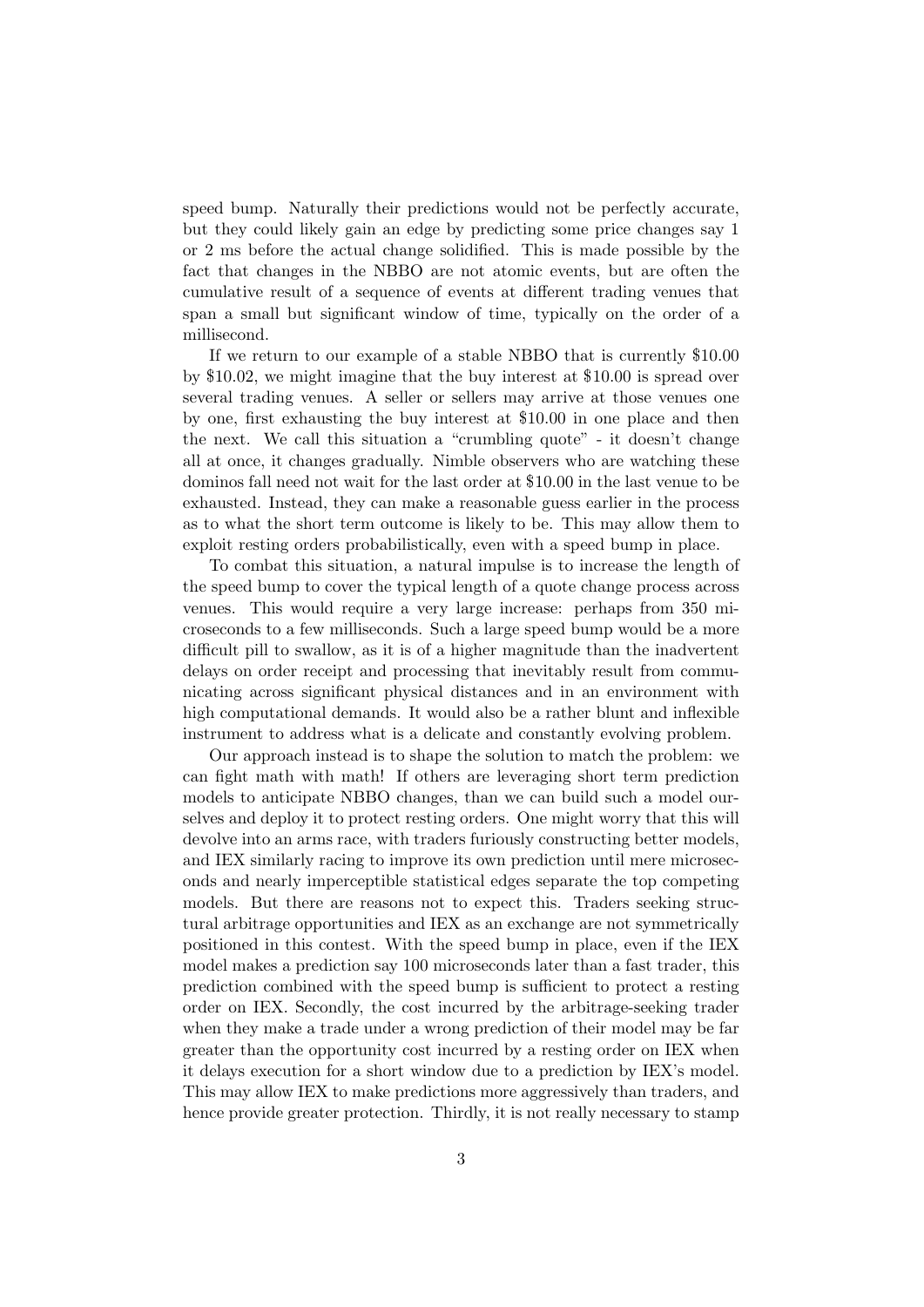out every last instance of structural arbitrage. Making it more rare and less profitable on our marketplace will provide a strong disincentive that should improve our market quality even though our model may be imperfect.

This paper documents the development of the IEX crumbling quote model, henceforth called "the signal," a method for detecting moments when a NBBO change is likely imminent. We detail the origins of the signal, its behavior on our market, and our continual efforts to improve it.

# 2 Developing a Model of a Crumbling Quote

As a consumer of market data, IEX maintains a view of the NBBO. More precisely, IEX observes a series of events, where each event is an update to the best bid and/or offer in a particular symbol on a particular venue. These events are time-stamped according to when they are received by IEX.

We can calculate many relevant features from this data. These features will look more granularly at changes to the National Best Bid (NBB) and National Best Offer (NBO) that together comprise the NBBO. For instance, we can determine how many venues are on the NBB and NBO at any given moment in time (from the viewpoint of IEX). Each time a new market data update is received, we can evaluate the current state of the NBBO and compare it to past states in order to form an opinion about whether a quote is likely to be crumbling. Intuitively, if many venues are deserting the NBB, we may expect that a downward price change is imminent. Conversely, if we are observing many venues deserting the NBO, we may expect that an upward change is imminent.

To make things more rigorous, let's first define some variables that we will use to make our prediction. We define bids to be the number of exchanges currently displaying a quote at the NBB, excluding IEX. This will typically be a number between 1 and 12. (Note: this model was originally developed before IEX became an exchange, so we will leave IEX out at this point for historical accuracy. We will also ignore the rare cases where *bids* may be 0 due to there being no bids anywhere, etc.) We similarly define asks to be the number of exchanges currently displaying a quote at the NBO (also a number typically between 1 and 12). We define bids5 to be the number of exchanges who were displaying a quote at the NBB 5 ms ago, and asks5 to be the number of exchanges who were displaying a quote at the NBO 5 ms ago.

A simplest first attempt at a crumbling quote signal might go something like this:

If  $bids5 - bids \geq 3$ , predict downward price tick.

If  $asks5 - asks \geq 3$ , predict upward price tick.

This attempts to capture the intuition that if enough venues are backing off of one side of the NBBO within a short amount of time, this may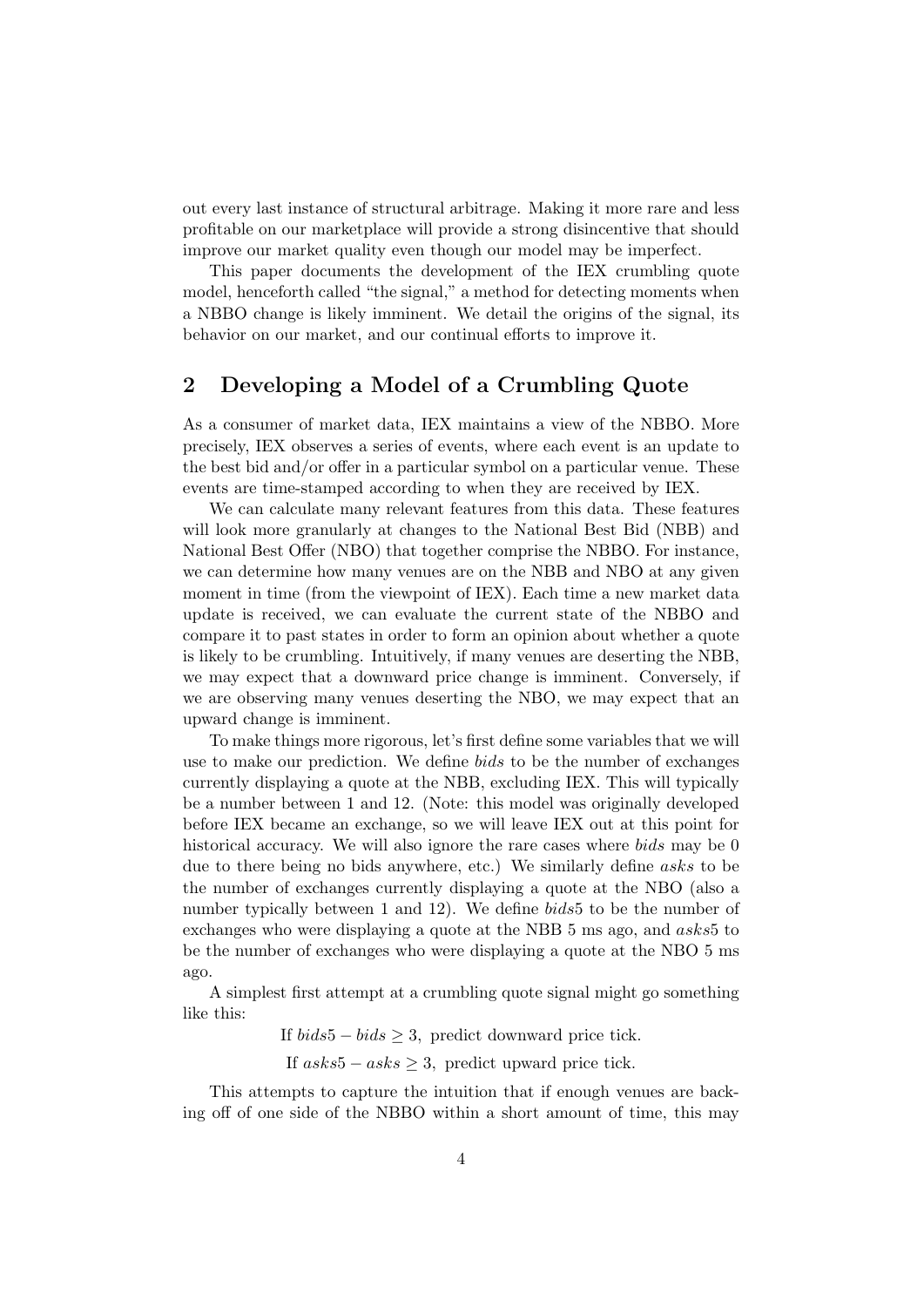indicate the remaining ones are soon to follow. But this first try is a bit too simplistic. When there has already been a price change within the last 5 milliseconds, the variables bids, asks, bids5, asks5 are still well-defined, but comparing bids and bids5 for example does not really make sense. This comparison is only apples-to-apples if the price level has remained constant over the preceding 5 milliseconds. This suggests a refinement of our basic rule, namely that it should be applied only when the price has not moved in the last 5 milliseconds.

There are a few other reasonable restrictions we might impose on our predictions. We might require  $bids < asks$ , for example, in order to predict a downward price tick and analogously require asks < bids in order to predict an upward price tick. We might require that the current spread is not larger than the average spread (in that particular symbol). In fact, we will initially be even more restrictive and require that the current spread is one cent, and the bid price is at least one dollar. To express this slightly more refined definition of a crumbling quote signal, we will introduce a few more variables. We let  $bpx$  and  $apx$  denote the current NBB and NBO prices, respectively. We let bpx5 and apx5 denote the NBB and NBO prices as of 5 milliseconds ago. We note that the current spread can be then expressed as  $apx - bpx$ . We may then define a potential signal as:

If  $bpx = bpx5, apx = apx5, bpx - apx = $0.01, bids < asks, bpx \ge $1,$ 

and  $bids5 - bids \geq 3$ , predict downward price tick.

If  $bpx = bpx5, apx = apx5, bpx - apx = $0.01, asks < bids, bpx \ge $1,$ 

and  $asks5 - asks \geq 3$ , predict upward price tick.

The careful reader may notice a slight ambiguity here. When we write a condition like  $bpx = bpx5$ , do we intend to merely check that the bid price 5 milliseconds ago was the same as it is now, or to enforce the stronger condition that the price has remained the same throughout the preceding 5 milliseconds? The answer does not matter all that much. The number of times where  $bpx = bpx5$ , for example, but the bid price has actually shifted and then shifted back within the previous 5 milliseconds is relatively small, so our choice on this minor implementation detail does not cause a significant effect.

The careful reader may still protest, however, that "predict downward or upward price tick" is not a precise specification. If we suspect a tick is imminent, when exactly do we expect it to be? Naturally, if we wait long enough, some tick will eventually occur, and we could declare a rather meaningless victory. As an initial setting to keep us honest, let us consider a 10 millisecond interval after each prediction. When a tick is predicted, we will say the signal has "fired". For this "firing window" of 10 ms following the prediction, we will say the signal is "on." This is a long enough time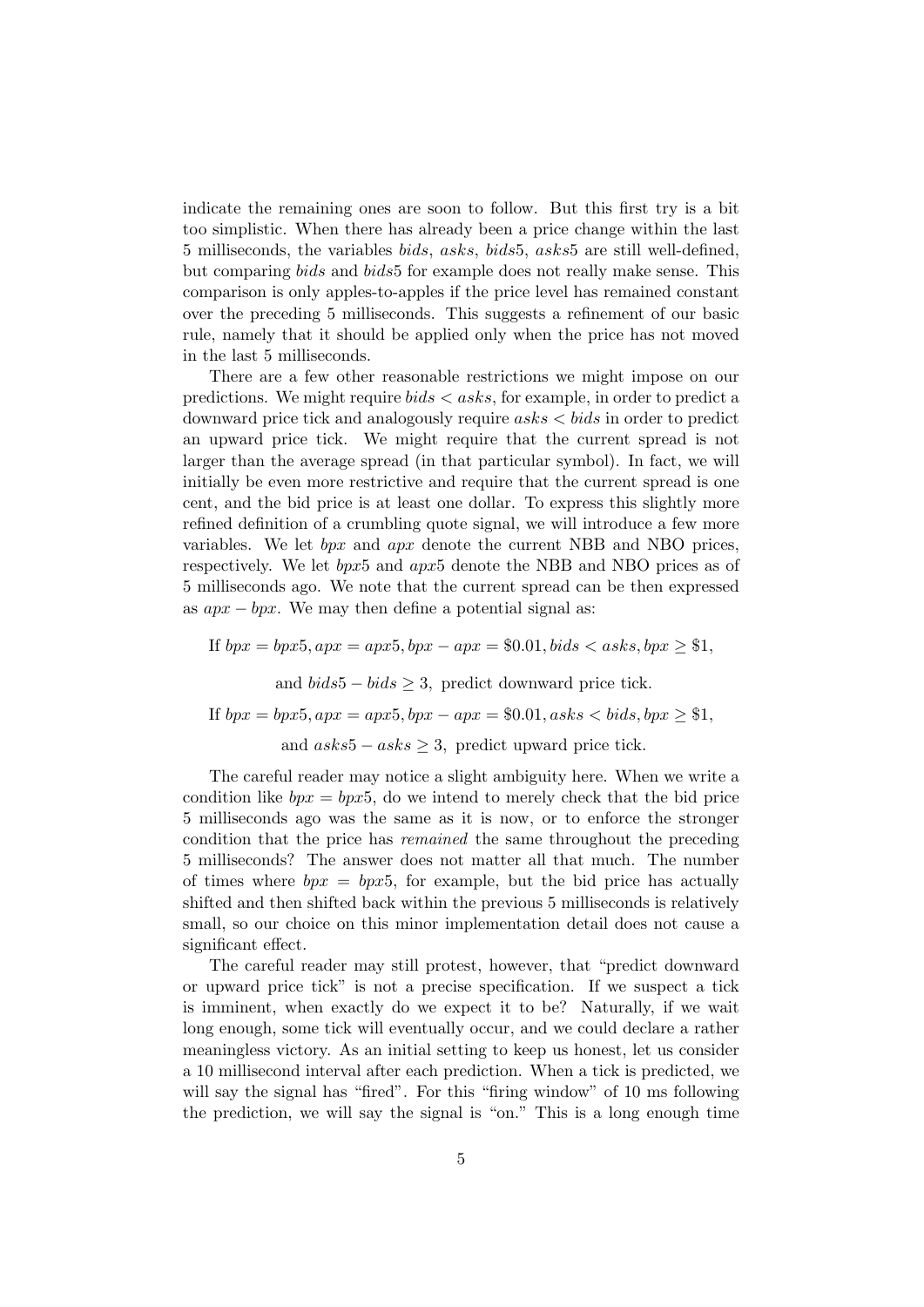window that if the quote is legitimately in transition, the transition should complete within this window. However, it is not too long, so when we are incorrect and make a false prediction, the wrong prediction is only in force for a relatively short span of time.

As an initial benchmark, let's test the potential of this simple proposal on a day's worth of data. We will use market data over the course of Dec. 15, 2016 for this. (A quick technical aside: we will often return to the same testing day throughout this paper as an example, so that we can make clear apples-to-apples comparisons. Of course, it is not good statistical practice to test things on only one day, and while performing this research we tested everything on many different days to check that the behavior we were seeing was indeed representative. Also, keep in mind that many of these test simulations do not correspond to what actually happened on IEX on Dec. 15, 2016, since there was a particular model used in production on that day and we will simulate the results of many different possible models throughout this paper.) On that day, our simple signal would produce about 570,000 correct predictions, which we'll call true positives, and 860,000 incorrect predictions, which we will call false positives. This actually isn't too bad: we can correctly predict about 570,000 crumbling quotes, and the total time wasted in false positive prediction intervals is only  $10 * 860,000 = 8,600,000$ milliseconds, which is about 8,600 seconds, or roughly 143 minutes. Note that this is aggregated over all 8,357 symbols for the day, so the average time spent in false positive intervals per symbol would be roughly 1 second. This was actually the original version of the crumbling quote signal that accompanied the initial deployment of the discretionary peg order type on IEX in November 2014. It was in production until September 2015.

It turns out that looking back 5 milliseconds is longer than we really need. Instead, let's define the variables bids1 and asks1 to be analogous to bids5 and asks5, except only looking back 1 millisecond into the past instead of 5. In other words, we define bids1 to be the number of exchanges who were displaying a quote at the NBB 1 ms ago, and asks1 to be the number of exchanges who were displaying a quote at the NBO 1 ms ago. We similarly define  $bpx1$  and  $apx1$  to be the prices 1 ms ago. It also turns out that the restriction  $bpx \geq $1$  does not have a large impact. If we rerun our simulation on data from Dec. 15, 2016 using the same criterion as above except replacing all of  $bpx5, apx5, bids5, asks5$  with  $bpx1, apx1, bids1, asks1$ and removing the restriction that  $bpx > $1$ , we get roughly 540,000 true positives and 711,000 false positives. This seems like a decent tradeoff: we see a comparatively small decrease in true positives in return for a much larger decrease in false positives. Going forward, we will stick with looking only 1 millisecond into the past, as this seems to perform better than 5 milliseconds and the conditions  $apx = apx1$  and  $bpx = bpx1$  are less restrictive than their counterparts  $apx = apx5$  and  $bpx = bpx5$ .

To see how we can improve upon this, we'll start by trying logistic re-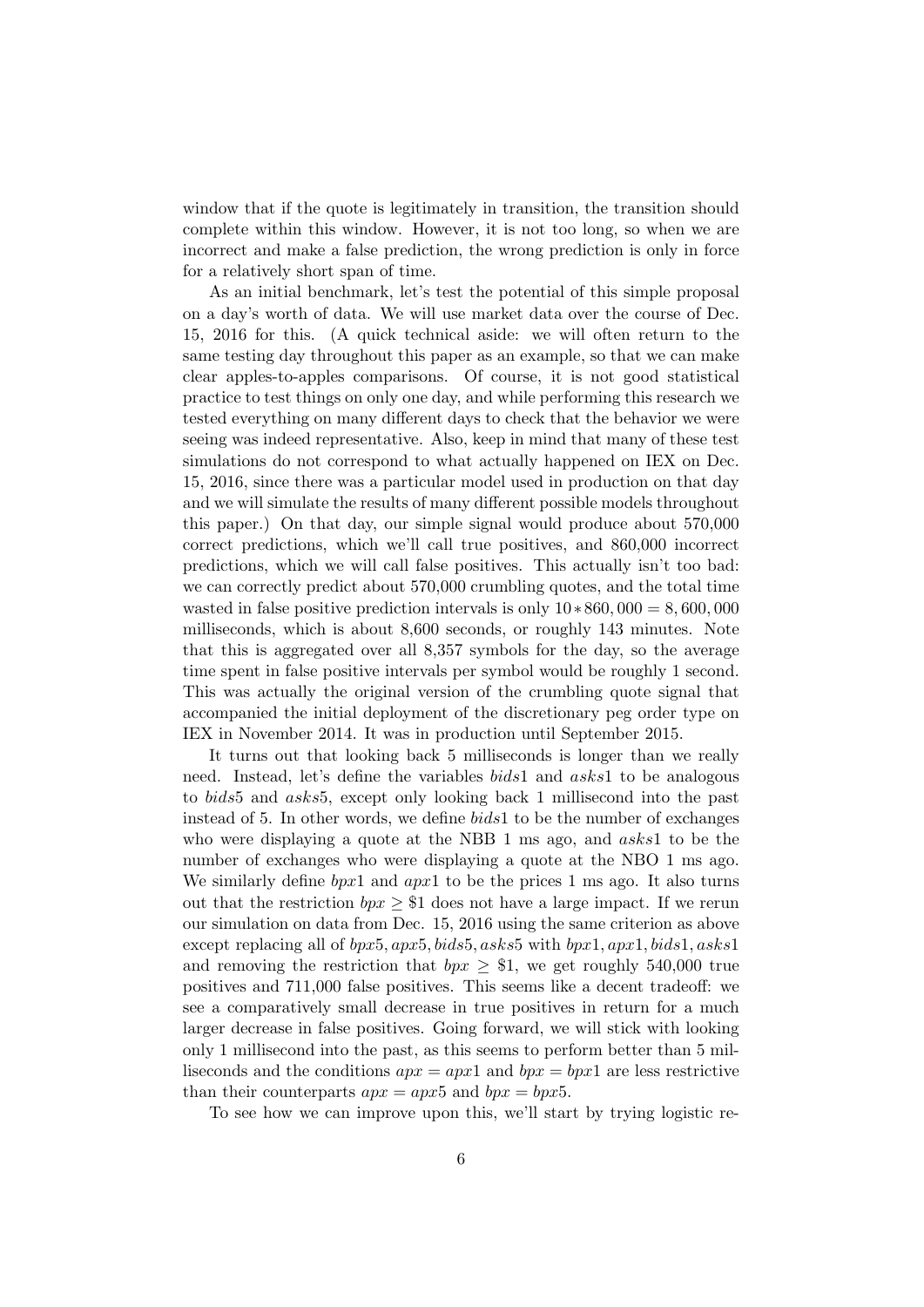gression over these features of bids, asks, bids1, asks1. We will walk through the rationale for this step by step. First, we suspect that our choice of criterion bids1 – bids  $\geq$  3 (or asks1 – asks  $\geq$  3 respectively) may not be an optimal choice. We ask, is there some other function of the features bids, asks, bids1, asks1 that is a better choice? A natural place to look is linear functions. For example, we could consider a weighted average of the values bids, asks, bids1, asks1 such as  $0.4bids-0.4bids1-0.1asks+0.1asks1$ , in deciding whether or not to predict a downward price tick. But how should we interpret the number that results from such a calculation, and how should we choose the coefficients?

Linear functions model continuous, real number outputs, and the thing we are trying to predict is a binary outcome: either a tick is imminent or it is not. Logistic regression is a general method for making binary predictions out of a linear combination of numerical features. The core idea is to model the probability of the outcome rather than the outcome itself. But this still leaves a slight disconnect: a probability is always between 0 and 1, while a linear combination of numerical features can take on values outside of this range.

For this reason, we would like to use a function that maps an arbitrary real number to a value that is guaranteed to be in the range from 0 to 1, so that we can always interpret it as a probability. In mathematical terminology, this is to say that the domain of the function will be R, the set of all real numbers, while the range of the function will be  $[0, 1]$ , the set of real numbers between 0 and 1. There are infinitely many choices of functions that satisfy this, but logistic regression happens to choose

$$
f(x) = \frac{1}{1 + e^{-x}}.
$$

This choice of function has several nice properties. It varies smoothly between 0 and 1 as x varies between  $-\infty$  and  $\infty$ . In this way, larger values of x correspond to higher probabilities, while lower values of x correspond to lower probabilities.

In our case, the real value  $x$  will be computed as a linear function of our variables, bids, asks, bids1, asks1. This means we want to choose real number coefficients  $c_0, c_1, c_2, c_3, c_4$  and compute x as  $c_0 + c_1bids + c_2asks + c_4bids$  $c_3bids1 + c_4asks1$ . Plugging this into function f to transform it to a probability, we can write down our model as:

$$
p := \frac{1}{1 + e^{-(c_0 + c_1 bids + c_2 asks + c_3 bids1 + c_4 asks1)}}
$$

where p is our estimate of the probability of a downward price movement.

There is a symmetry in our problem that is worth noting: the role of bids, bids1 in predicting a downward price tick is analogous to the role of asks, asks1 in predicting an upward price tick. So we expect that our same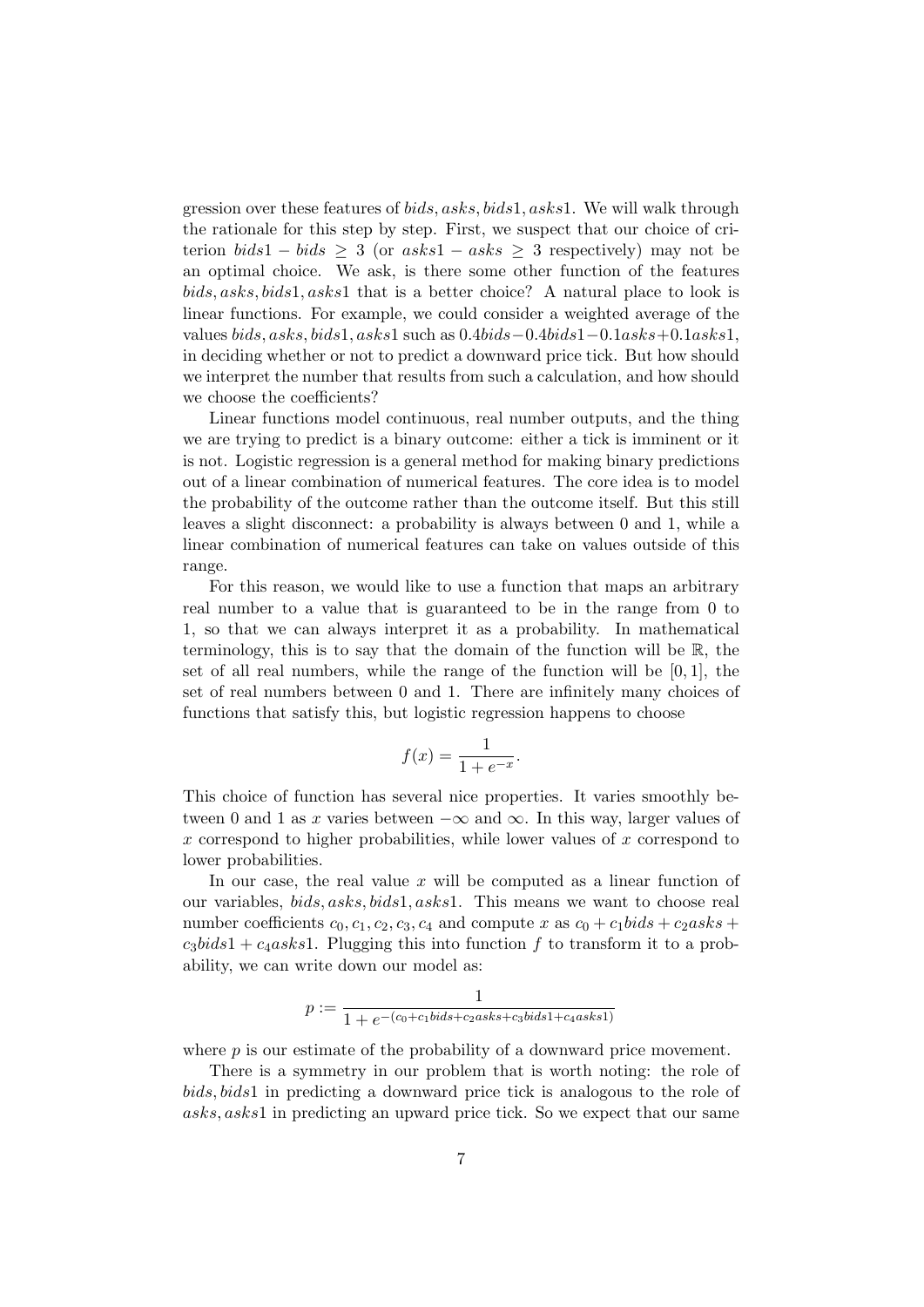coefficients  $c_0, \ldots, c_4$  can be used to predict an upward price tick, just with bids and asks interchanged, and bids1 and asks1 interchanged. Experiments on our historical data corroborate this intuition. For simplicity, we will always describe our formulas in the form for predicting downward ticks, but the upward prediction formulas can be inferred analogously.

What remains is to make good choices for the coefficients  $c_0, \ldots, c_4$ . This process starts by forming a definition of "good." Given a candidate setting of values for  $c_0, \ldots, c_4$ , we can compare its probability predictions to ground truth on a training data set pulled from our historical data. More precisely, we can view each time we received an update to NBBO as a fresh opportunity to make a prediction, and we also know whether a tick occurred in the following 10 ms. This means we can measure the magnitude of the errors produced by our predictions if we were to use these candidate values of  $c_0, \ldots, c_4$  on this data set. To be conservative, we pruned our data set to include only moments when  $apx = apx1$ ,  $bpx = bpx1$ , and the current spread is less than or equal to the average spread in that symbol (calculated in our system as a moving 30-day average). A typical software package with logistic regression built in (such as R) can find coefficients that minimize a particular measure of error on our data set. Employing this, we arrived at the following coefficients:

#### $c_0 = -2.39515$ ,  $c_1 = -0.76504$ ,  $c_2 = 0.07599$ ,  $c_3 = 0.38374$ ,  $c_4 = 0.14466$ .

These numbers themselves may seem a bit mysterious, but they do have some features that are intuitive. The fact that  $c_1$  is negative for instance, means that all other factors being equal, we are more likely to predict a downward tick when *bids* is smaller. It is also intuitive that the far side variables *ask* and *ask*1 have coefficients that are smaller in magnitude than the near side variables bids and bids1, meaning they have less impact on the prediction.

Now that we have a probability estimate, we need to turn it into a binary decision: do we fire the signal or not? We impose some restrictions in line with our choice of training data: we only fire to predict a downward tick, for example, where  $byx = byx1$ ,  $apx = apx1$ , the current spread is less than or equal to the average spread in that symbol, and  $bids < asks$ . To decide whether or not to fire when all of these conditions are satisfied, we will set a threshold. If the probability estimate is above this threshold, we will fire. If it is below this threshold, we will not. If we set the threshold very high, then we will have a high probability of our signal fires being accurate (meaning that the predictions are likely to be true), but we will predict only a small percentage of price movements. If we set the threshold very low, then we will have a relatively inaccurate signal (meaning that the predictions are unlikely to be true), but we will predict a large percentage of price movements. A good choice of threshold will balance accuracy with coverage, so we want to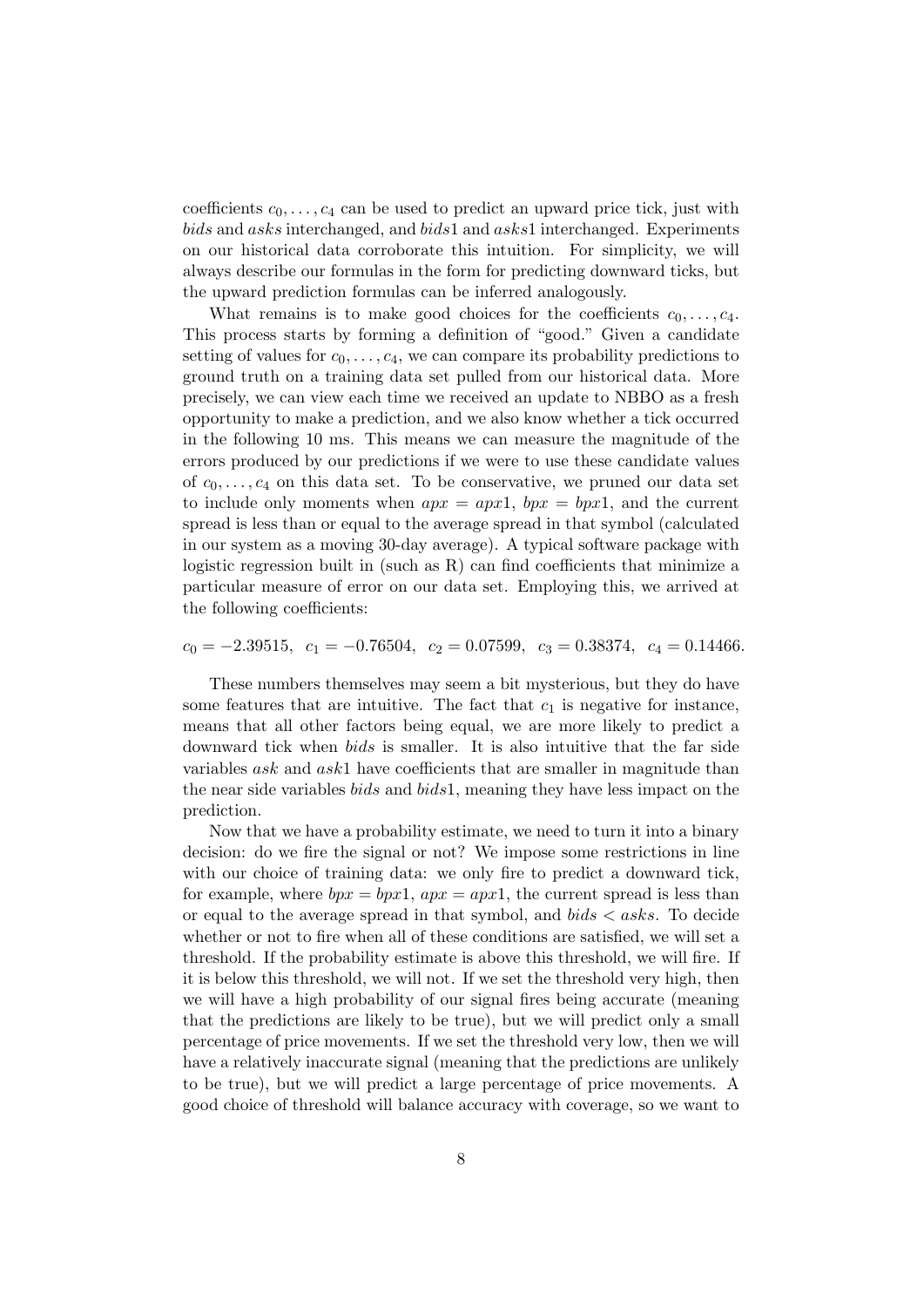choose a threshold that predicts as many ticks as possible while maintaining reasonably good accuracy. We have found experimentally that roughly 50% accuracy is a sweet spot: if we try to be much more aggressive and allow significantly more false positives than true positives, we quickly reach a point of diminishing returns, where the small number of additional true positives we get is quickly dwarfed by the vastly growing number of false positives. For this reason, we tune our threshold to achieve an approximate balance between true positives and false positives.

For these particular coefficients, this happens to result in a threshold of 0.32. One might wonder: why not 0.5? We may wonder, of course, how far our estimates drift from the true probabilities, and if this is leading to a weird threshold calculation. But actually, we should expect a threshold under 0.5. The reason is: if we fire whenever the probability is  $> 0.5$ , we are often firing when the probability is 0.6 or 0.7 for example, resulting in relatively more true positives. So we can afford to lower the threshold below 0.5 to reach an equal number of true and false positives. In this case, the balance point appears to be approximately 0.32.

It is important, however, not to ascribe too much meaning to the exact numbers. For instance, we can write the same firing criterion in many equivalent ways:

- 1.  $\frac{1}{1+e^{-(c_0+c_1bids+c_2aks+c_3bids1+c_4asks1)}} \geq 0.32,$
- 2.  $c_0 + c_1bids + c_2asks + c_3bids1 + c_4asks1 \ge -0.7537718$ ,
- 3.  $10c_0 + 10c_1bids + 10c_2asks + 10c_3bids1 + 10c_4 asks1 \ge -7.537718$ .

We can get from the first representation here to the second by simply rearranging and taking the natural logarithm of both sides of the inequality, whereas we can get from the second to the third by multiplying everything by 10. This is shown merely to drive home the point that it is really the ratios between the coefficients and the threshold that matter, not the exact numbers themselves. It is also natural to guess that the level of precision of our coefficients is beyond what's really necessary. We wouldn't really notice the difference on real data if we changed  $-0.76504$  to  $-0.765$ , for instance. But we might as well leave things at the level of precision that R provides.

Since we have a formula and a threshold, we can see how this signal performs in action! We simulated its behavior again on data for Dec. 15, 2016 to have an apples-to-apples comparison with our simpler initial attempt. On this day, this formula produces about 1 million true positives and 850,000 false positives. In other words, the signal fires a total of about 1, 850, 000 times, and in about 1 million of these cases, the predicted tick actually occurs within the 10ms firing window. We can compare this to our prior result of 540,000 true positives and 711,000 false positives. Clearly the formula is an improvement: we are getting many more true positives while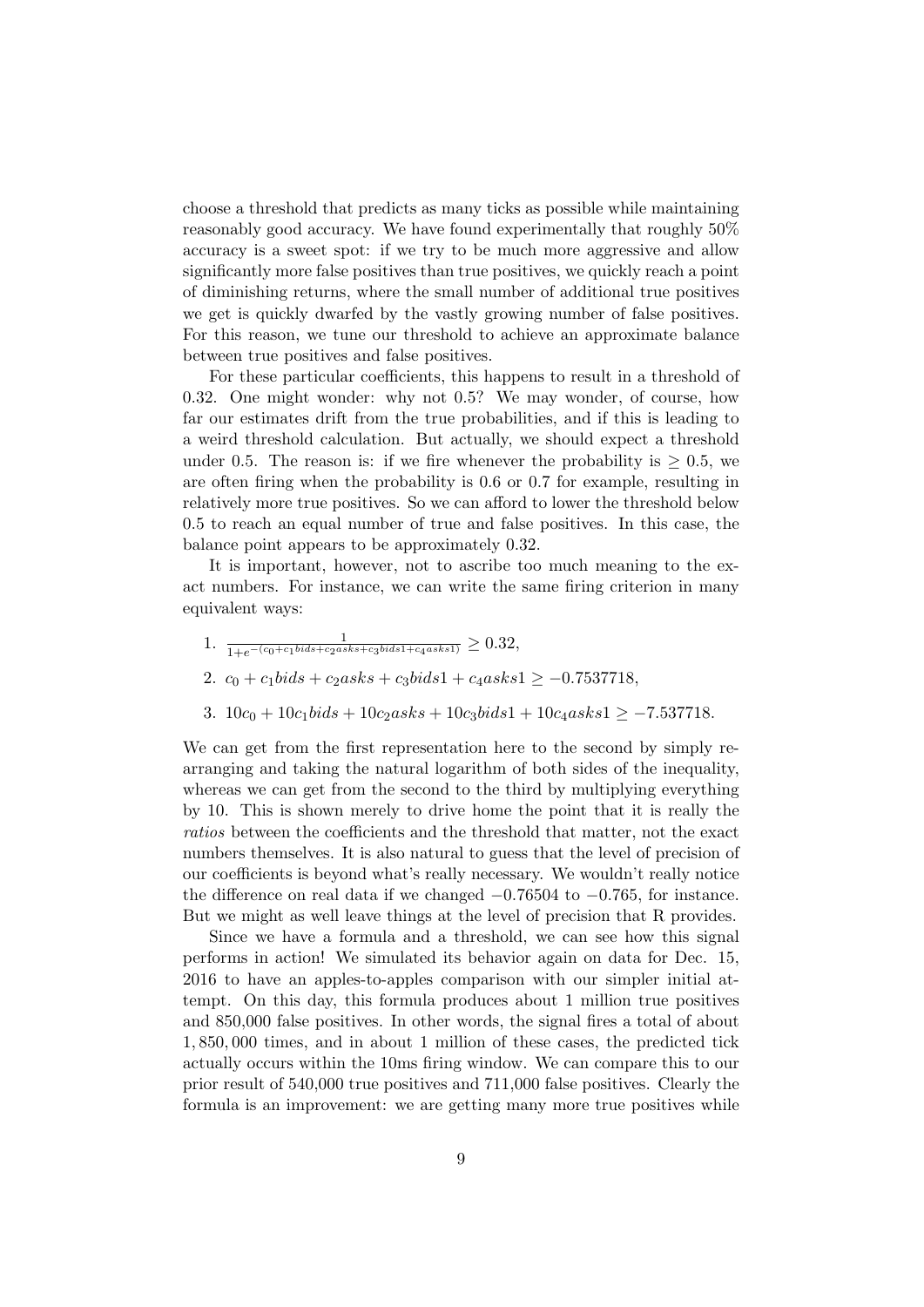only incurring a slight increase in false positives. This version of the signal was employed in production at IEX from September 2015 to August 2016.

# 3 Employing the Signal in an Order Type

Now that we have a basic version of a crumbling quote signal to work with, we can consider how to deploy it on our market. Historically, we have embedded it inside our discretionary peg (dpeg) order. This is a dark order type that rests on the book at the near side, but can exercise "discretion" to trade at the midpoint of the NBBO when the crumbling quote signal is not on. In this way, discretionary peg orders behave less aggressively while the signal is on, seeking to avoid bad trades at the midpoint just before the NBBO moves in their favor.

In December 2016, for example, discretionary peg orders accounted for 32% of the volume on IEX and 50% of the midpoint volume. This represents about 1.5 billion shares. As a group, these shares experienced fewer instances of being "picked off" than standard order types: 7% were picked off, versus 8.5% for standard order types.

Just this month, IEX gained approval from the SEC to release a new version of our primary peg order type which will also incorporate the signal. This order type will rest one tick outside the NBBO and exercise discretion to trade at the NBBO while the signal is off. This is not yet available in production, but we are optimistic that it will perform well once it is deployed.

# 4 Refining the Crumbling Quote Model: Part I

When we seek to improve our model of a crumbling quote, there are several avenues we can consider. The process of selecting a model involves multiple stages, and the decisions we make at each stage can be revisited as potential opportunities for improvement. To make this more transparent, let us summarize the choices we made in designing our model:

- 1. We defined our prediction target as price moves within the next 10 milliseconds.
- 2. We defined the features bids, asks, bids1, asks1 to be used in prediction.
- 3. We defined a class of functions over these features, namely linear functions.
- 4. We chose a set of training data, imposing some restrictions on our data points.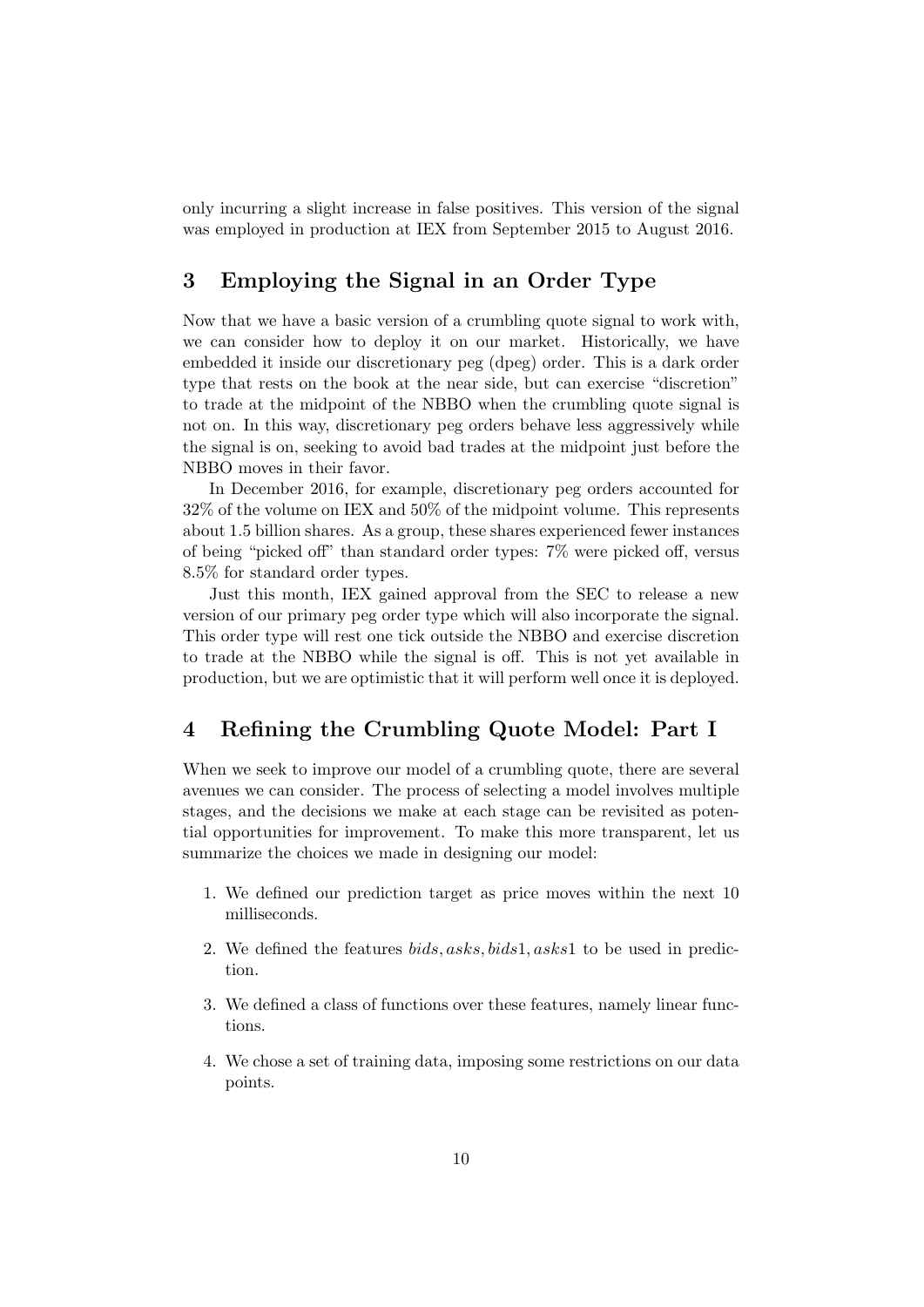- 5. We chose a way of measuring how well a particular linear function of our features does in predicting the log odds of our target variable in our training set.
- 6. We chose a way of computing a linear function that performed well according to this measurement.

Often we do not have to explicitly think through these last two steps, as standard choices can be made for us in software packages such as R. But it can nonetheless be helpful to remind ourselves that such choices are present, and adjusting them is a degree of freedom we have and may someday want to use. In particular, we may feel that false negatives are worse than false positives, and we may want to adjust how these two kinds of errors are treated when we evaluate how well a particular model "fits." However, all of the different combinations of choices we could consider jointly for steps 1 through 6 above can quickly become an overwhelming, high-dimensional mess, and we want to focus in on the steps where we are likely losing the most ground.

So how do we know where we are losing ground? There are a few ways we can get a broad sense of this. As an illustrative example, let's focus in on step 3. above, where we chose the class of linear functions. If we keep our feature selection of bids, asks, bids1, asks1 as fixed, we might note that the number of common value combinations for these features is not too large. The value of bids, for instance, is between 1 and 12 (since we exclude IEX itself from our calculations of these variables). The same is true for asks, bids1, and asks1, making a grand total of  $12^4 = 20,736$  possible value combinations across the four features (again ignoring very rare events where one of these might be 0).

To get a sense of how much raw predictive power these features have before we impose a linear form on our model, we can test a brute force approach. Going over a portion of historical data, we can simply count how many times each combination of feature values appeared and how many times it was followed by a price tick. As long as our data set is sufficiently large in comparison to our 20,736 possibilities, we will get a pretty good estimate of the probability of a price tick following each feature combination, except possibly for very rare combinations, which do not have a large impact anyway. We can turn this collection of probability estimates into a prediction model by choosing a probability threshold. We can simulate a signal on fresh data then by firing whenever we see a combination of features whose estimated probability of an impending tick is above our chosen threshold. As with a linear model, as we adjust this threshold we see a spectrum of tradeoffs between accuracy and the coverage of true positive events.

What we find, in this case, is that the imposition of a linear function is not costing us much. For this limited feature set at least, the brute force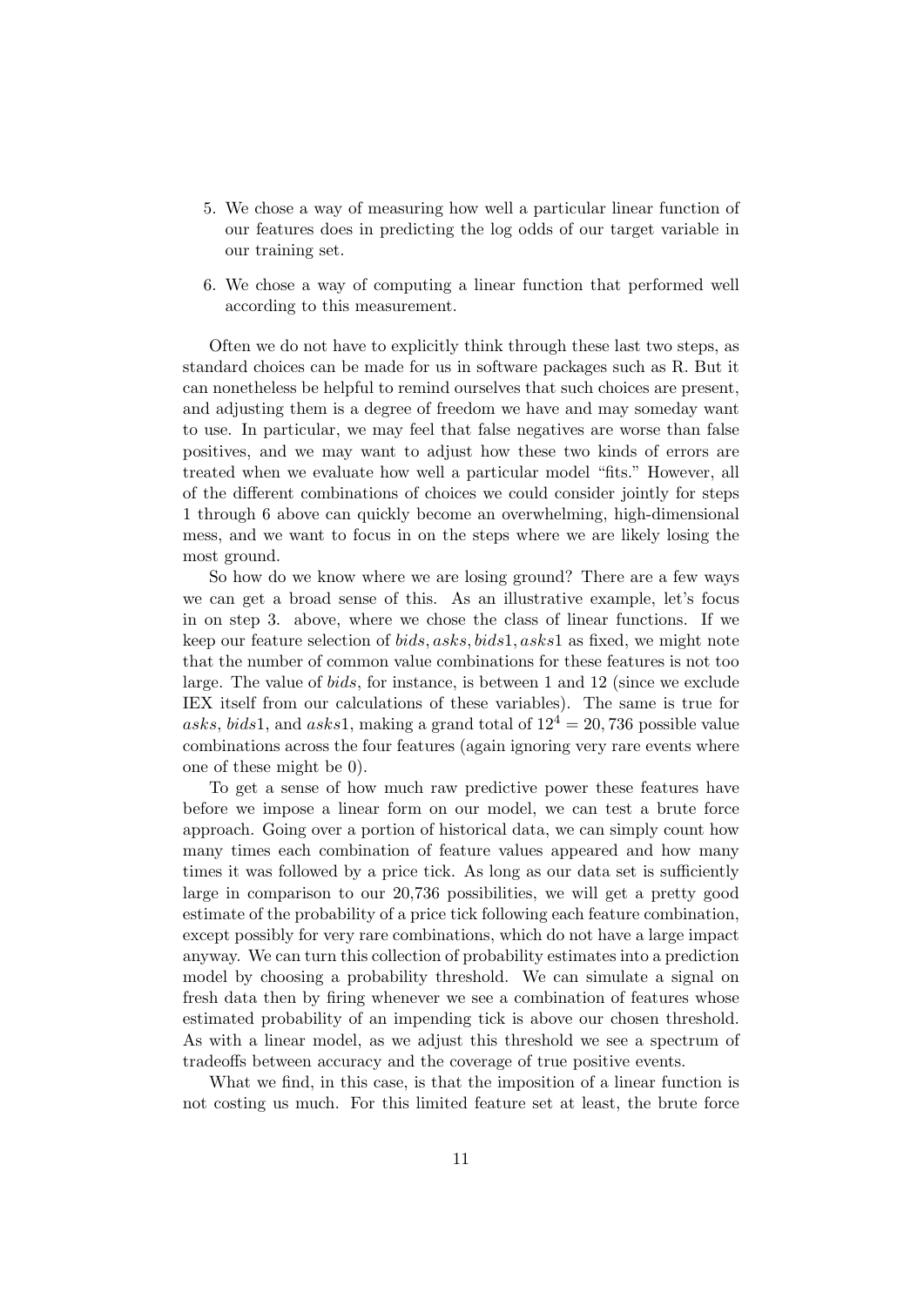model does not give us a considerably better performance than the best fitting linear function, though this is a step we should revisit whenever we change earlier choices in the modeling process.

Even though it does not seem to be a big loss in this case, we might still ask: why consider imposing a linear function in the first place? If we can get reasonably reliable estimates of the probabilities of ticks following various feature combinations, why not just use these directly and bypass logistic regression? For one thing, a table of 20,736 probabilities is an inconvenient object to include in a rule filing. But more importantly, it does not give us much human-digestible insight into the structure we are modeling. Some might not see this as a problem: if the model works well, do we really care about understanding why and how it works? Well, we will probably care if it stops working as well. If we cannot succinctly describe and explain our model, it is going to be hard to fix it and improve it over time. It is a common sense rule of good statistical practice: never use an overly complex model when a simpler one will do. Simplicity is a form of protection from over-fitting to training data and overreaction to minor deviations in live data on a day-to-day basis. We should not give it up in exchange for meager returns.

Instead, we will start searching for improvements by revisiting our very first choice: defining 10 ms as the target prediction range. Let's take a closer look at how well that is working for us. For each correct prediction we make, we can examine the gap in time between the market data update that triggered the prediction and the time of the predicted tick. Both times are relative to IEX's view, so more precisely we mean the gap in time between IEX's system processing the market data update that triggered the prediction and processing the market data update that notified IEX of the tick. We note that this ignores the time it takes us to compute the prediction and notify the matching engine, but this is typically quite fast (this could change if we make our model too complicated, but we are currently very far away from that concern).

It turns out that nearly 90% of our correct predictions are actually made in the 2 ms preceding the tick. The following chart illustrates this for a particular day, which happens to be Dec. 15, 2016 again. For each correct prediction, we took the amount of time between the prediction and the tick and rounded it down to the nearest multiple of 100 microseconds. We can then examine the accumulated percentage of predictions as we increase the time scale: the horizontal axis here is in units of 100 microseconds, and the vertical axis is a cumulative percentage of the time gaps between our correct predictions and the corresponding ticks. For example, the y-value of 48% corresponding to the x-value of 3 tells us that 48% of our correct predictions were made less than 400 microseconds before the tick. We can see that the percentage grows rather slowly between 1 and 2 ms, and when we look at the remaining time from 2 ms out to 10 ms (which is not pictured here as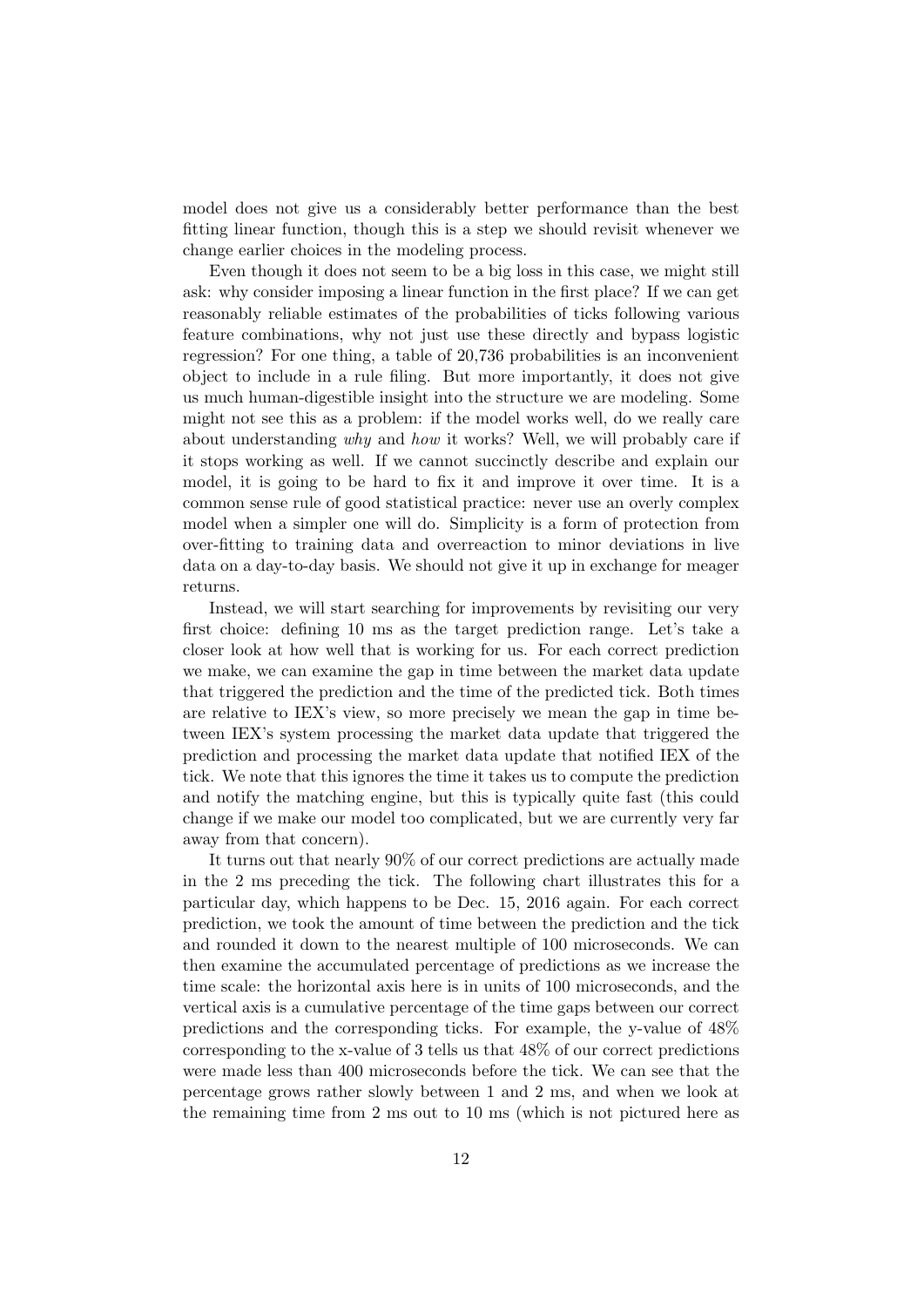it is too boring), we also see a rather slow growth from 90% to 100%.



This suggests that 10 milliseconds is not an optimal choice for the amount of time our signal should stay in force. In comparison to a 2 ms window, we are leaving it on 5 times longer and only getting a roughly 10% gain in correct predictions. This does not feel like a very good trade off. Predicting a tick 10 milliseconds away was a fine aspiration, but since we are falling well short of this, we might as well embrace the range of predictive power we do have and not waste too much additional time waiting for ticks beyond this. For this reason, we changed our signal to be in effect for only 2 ms. This also changes our predictive target: we are now trying to predict the event of a tick happening within the next 2 ms, not the next 10 ms.

Let's see what happens if we keep the same formula and probability threshold and simply shorten the duration of the signal from 10 ms to 2 ms. Simulating this behavior over market data for the same day, we see that the signal would now fire about 1,970,000 times, consisting of approximately 950,000 true positives and 1,020,000 false positives. To understand why the signal fired a bit more frequently when we shortened the duration, we note that while the signal is on, we choose not to reevaluate the formula to allow new predictions. This is why leaving it on for less time can lead to a few more fires in our implementation. It is important to note here as well that even though our count of false positives has grown, the total time wasted in false positives has been dramatically reduced from about 850, 000 ∗ 10 ms to 1, 020, 000 ∗ 2 ms. This is a reduction from about 142 minutes aggregated across all symbols to about 34 minutes.

This is a worthwhile reduction in the overall cost of false positives, though it comes at the expense of losing a small number of true positives. Not to worry though, we can regain those lost true positives and a bit more by finding some additional features to enhance the fit of our signal.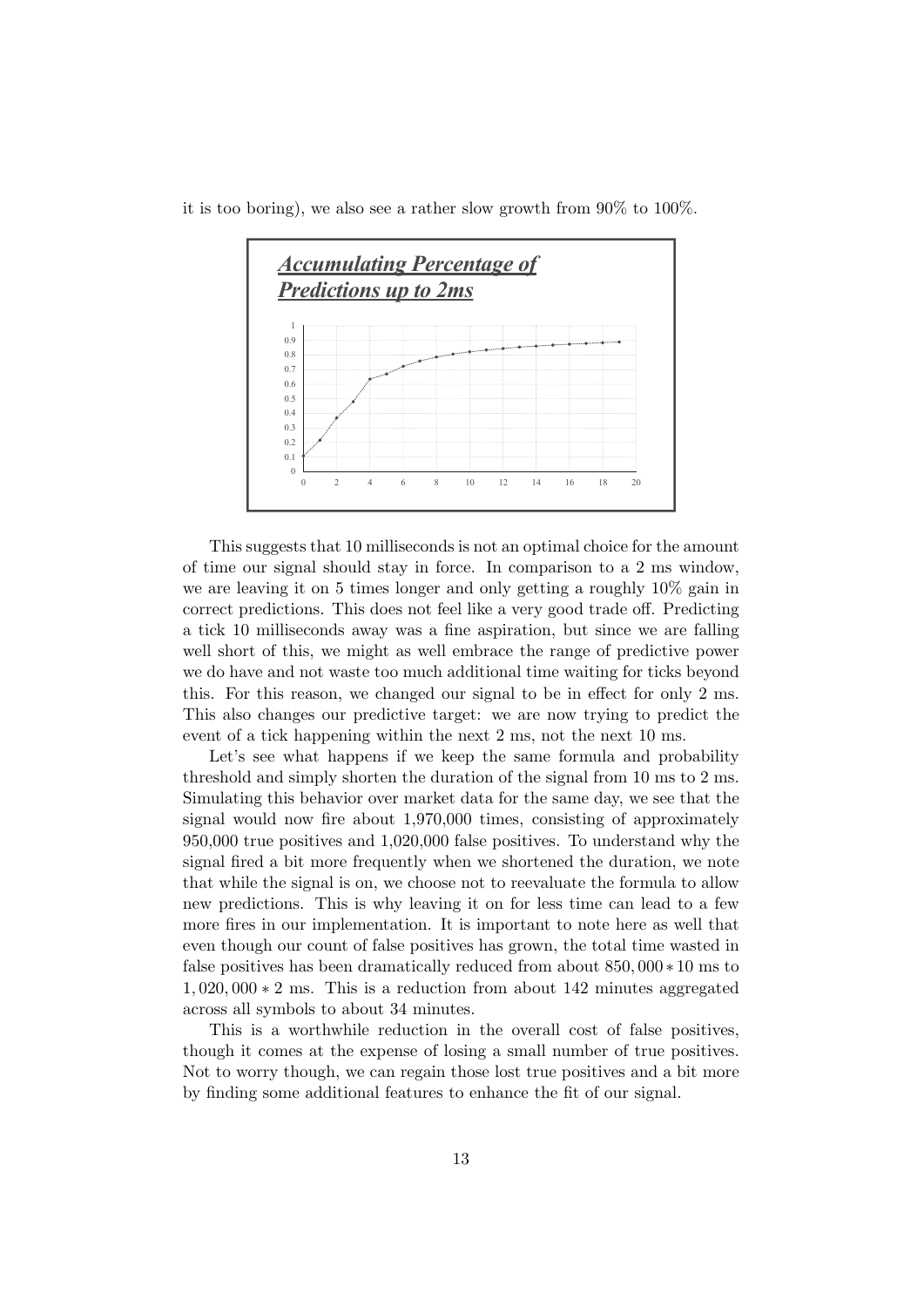In other words, we will consider augmenting our selection of features in step 2 from our model selection steps listed above. As in our choice of a linear function, we favor simplicity here in feature selection, but limiting ourselves to these four basic features is a bit too conservative. For example, we are currently treating all venues the same, even though desertion of the near side by certain venues may be more indicative of an impending tick than other venues. Fitting separate coefficients for each venue is a bit unwieldy, but it appears experimentally that giving some additional weight to BATS, EDGX, and NASDAQ can be useful. For this, we define the following feature:

$$
D := \mathbb{I}[BATS] + \mathbb{I}[EDGX] + \mathbb{I}[NASDAQ],
$$

where  $\mathbb{I}[BATS]$  is an indicator variable that equals 1 if BATS was present on the near side 1 ms ago but is not now, and equals 0 otherwise.  $\mathbb{I}[EDGX]$  and  $\mathbb{I}[NASDAQ]$  are defined analogously, so the value of D is always between 0 and 3.

Another thing we may consider is the ordering of events. So far, we have only considered cumulative changes in how many venues are on the best bid and offer, regardless of the order in which these individual adjustments occur. The same values of bids, asks, bids1, asks1 may describe significantly different sequences of events. For example, consider a case where  $bids1 =$  $3, asks1 = 3$ . From this point on, the following may happen: BATS leaves the bid, Arca leaves the bid, NASDAQ joins the ask, NASDAQ joins the bid, EDGX leaves the bid. At this point, we have  $bids = 1$  and  $asks = 4$ . But there are many other scenarios that yield this same result. For example, perhaps BATS joins the ask, BATS leaves the bid, EDGX leaves the bid. We might suspect that if the *most recent* events have been venues deserting the near side, than a tick is more likely to occur. For this reason, we define another feature  $E$ , which  $= 1$  if the most recent two events have both been venues leaving the near side, and  $= 0$  otherwise.

We now have 6 features to include in our logistic regression model to predict a downward tick: bids, asks, bids1, asks1, E, and D. We thought up and tried several other features like these at this stage of our research, but these six seemed to capture the bulk of the predictive power without introducing unnecessary levels of complication. So we again used historical data to find the best choice of coefficients for weighting these factors in our signal, as well as a threshold to apply on the result. This produced the following model:

fire when

\n
$$
\frac{1}{1 + e^{-(c_0 + c_1 \text{bids} + c_2 \text{asks} + c_3 \text{bids} + c_4 \text{asks} + c_5 E + c_6 D)}} \geq 0.6
$$
\nwhere

\n
$$
c_0 = -1.3493, \quad c_1 = -1.1409, \quad c_2 = 0.2671,
$$
\n
$$
c_3 = 0.5141, \quad c_4 = -0.190, \quad c_5 = 0.1347, \quad c_6 = 0.6862.
$$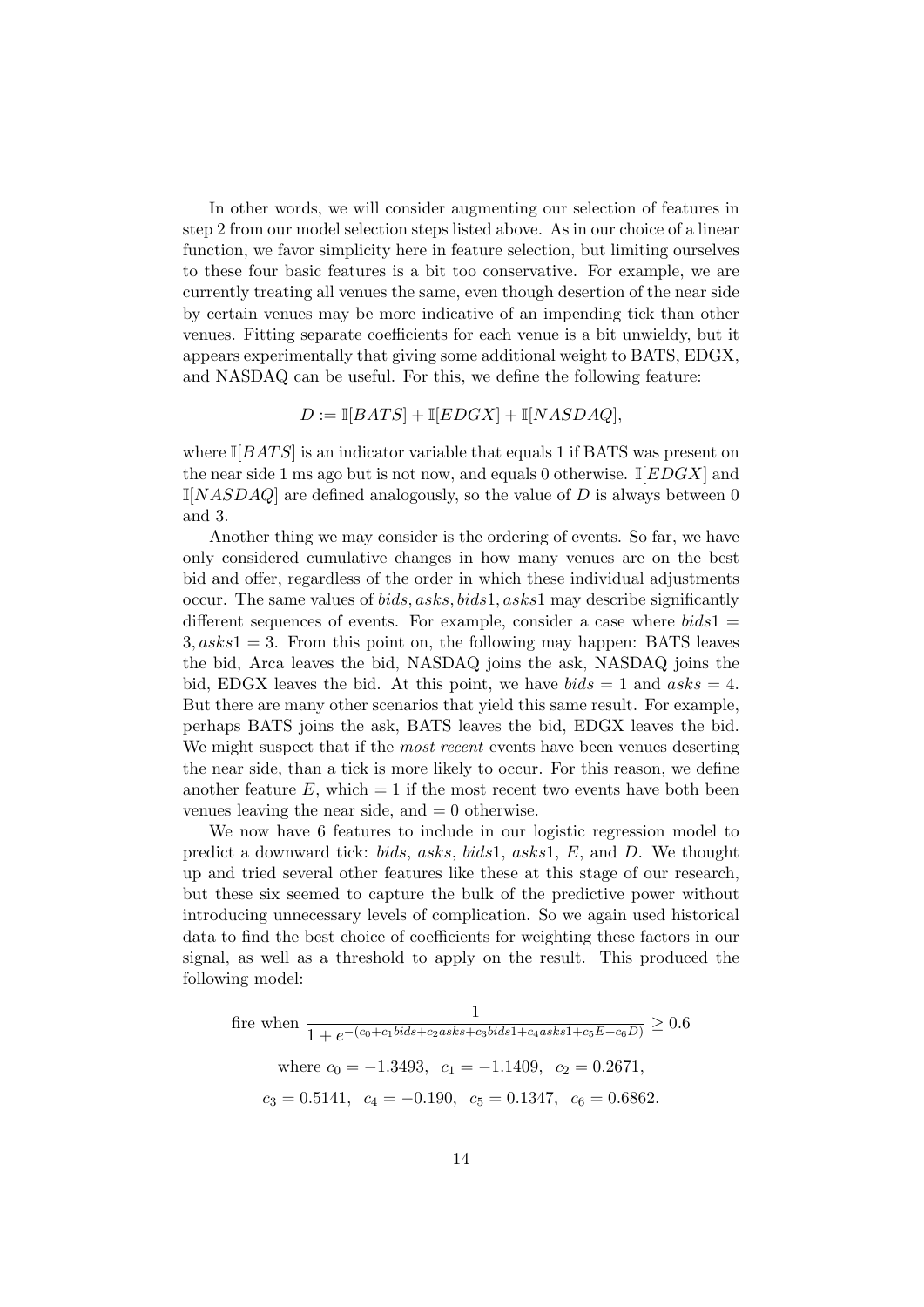Again, we note that scaling all coefficients and the threshold 0.6 by the same constant factor would result in exactly the same criterion, so we shouldn't read too much into the particular number of 0.6. This formula overall is not less aggressive than the previous one. The particular number 0.6 arose because we calculated our coefficients in R using weights on our training data that made false positives errors less costly than false negative errors, which means we should no longer interpret this threshold 0.6 directly as our probability estimate of the likelihood of a tick. Simulating its behavior on our test data from Dec. 15, 2016, we see that this new criterion results in roughly 1,060,000 true positives and 975,000 false positives. This is with a 2 ms firing window, so it should be compared to the 950,000 true positives and 1,020,000 false positives that we obtained using the prior formula with a 2 ms firing window. The new formula is a clear win by this metric: we get more true positives and less false positives. This version of the signal was employed in production at IEX from August 2016 until March 2017.

### 5 Behavior on Our Market During the Signal

Let's take a brief detour from working to improve our signal and pause to examine how it corresponds to behavior on our market. Note that the formula we arrived at in the previous section is indeed the version of the signal that was employed in production at IEX in December 2016, the month that we will take as an illustrative example here. We look at the data set of primary peg trades that happened on IEX during that month. We classify each trade as favorable or unfavorable from the perspective of the resting order based on a 1 second markout. More precisely, we compare each trade price to the midpoint of the NBBO 1 second later. If the trade price was better (from the perspective of the resting order), we call this "favorable". If the trade price was worse or the same, we call this "unfavorable." For each trade, we also check whether the signal was on in that symbol at that moment.

For context, we note that the signal typically fires 1.6 to 2 million times a day, so the total time the signal is on is usually less than  $2,000,000 * 2$  ms  $= 4,000,000 \text{ ms} = 4,000 \text{ seconds}$  a day, which is an average of less than half a second per symbol. Surprisingly, about 21% of the volume of trades in our data set occur in this very small portion of time while the signal is on. Less surprisingly, there is a systematic difference in quality between trades that occur when the signal is on versus when the signal is off. Here is what the distribution of trades (by volume) looks like from the perspective of the resting order when they occur during signal off periods: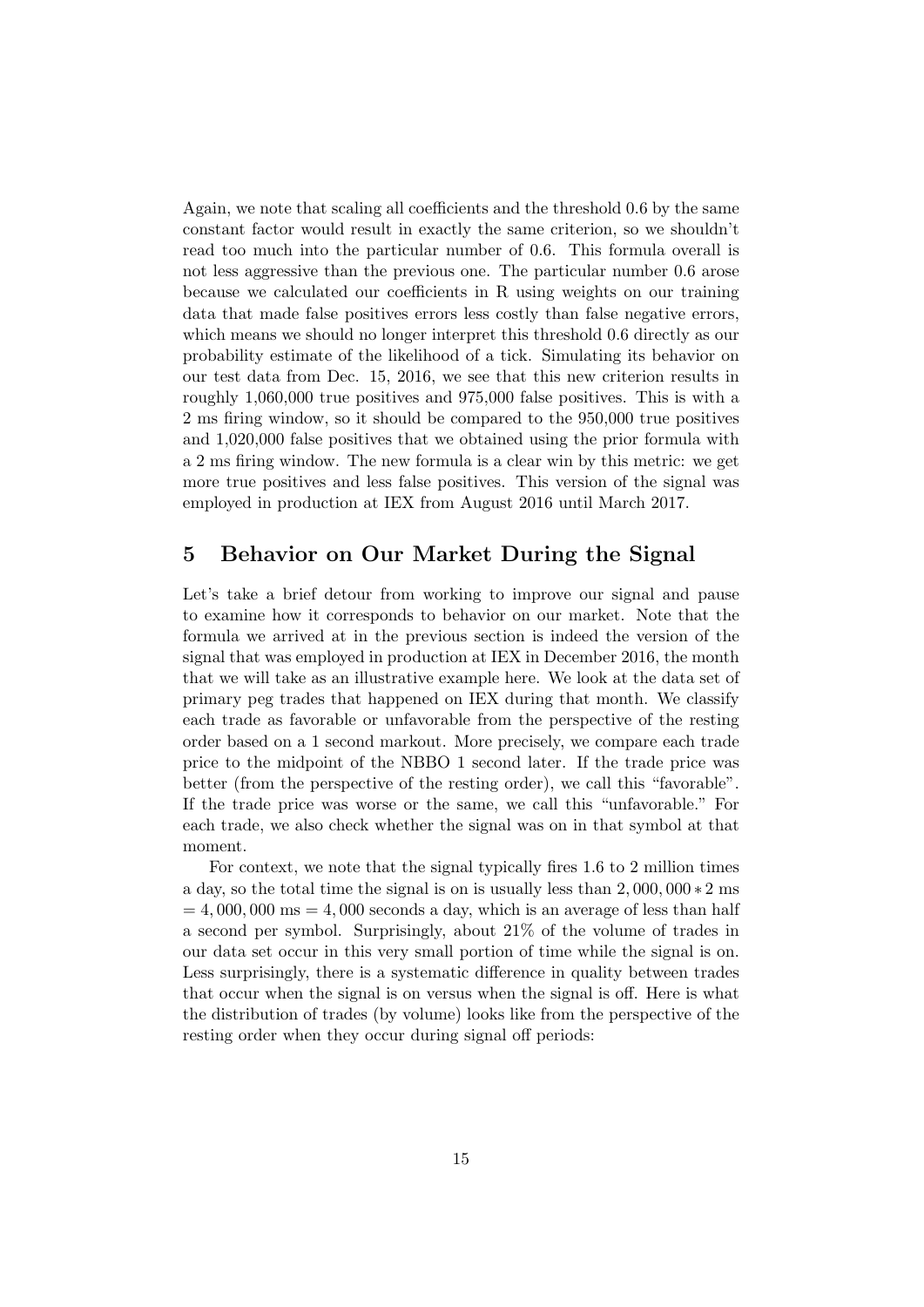

Overall, this behavior looks pretty appealing. A strong majority of the time (about 61% of volume), the 1 second markouts are favorable. However, if we look at trades that occur while the signal is on, we see a very different picture:



Here, only 23% of the trading volume is favorable and the remaining 77% is unfavorable. This clearly demonstrates that the signal provides a meaningful protection against unfavorable trades, at least at this time horizon. It is important to note that the choice of an appropriate time horizon is crucial. For example, if we were to choose 2 ms as a time horizon, we would not get very meaningful results. By design, the trades that occur while the signal is on are highly likely to be deemed unfavorable by this metric, as a correct signal prediction means the price will move into the resting order within 2 ms. But by looking at 1 second markouts here instead, we do learn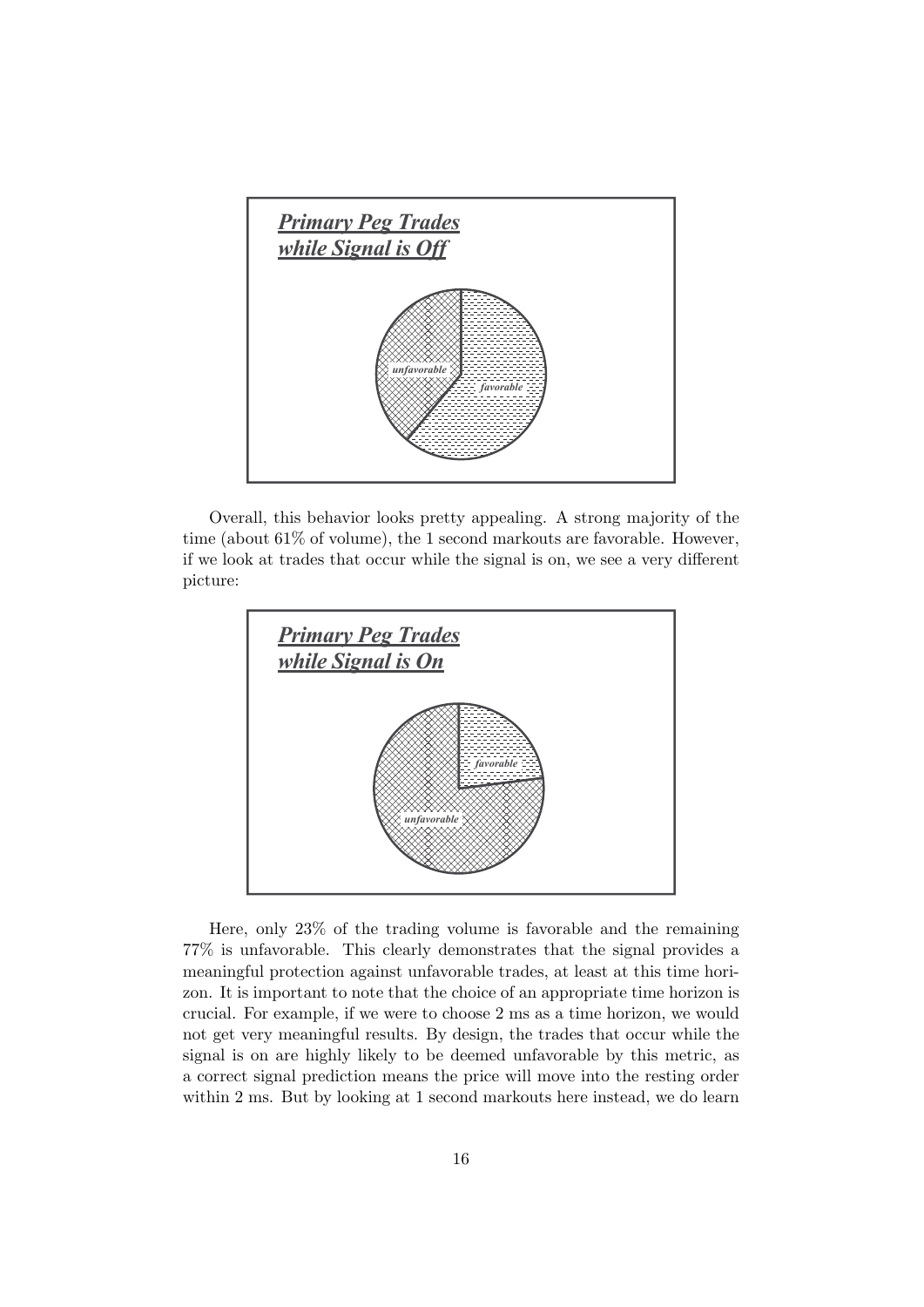something new, namely that our signal can be leveraged to improve the experience for resting orders at this greater time horizon. These results give us promising insight into how our new version of primary peg may perform.

One might also wonder what happens if we divide the trades based on signal accuracy. The 21% of trading volume in our data set that occurred in periods where the signal was on breaks down into 14% while the signal was on and correct (true positives) and 7% while the signal was on and incorrect (false positives). For trades that occurred during true positive signals, 12% were favorable (by volume) while 88% were unfavorable. During false positive signals, 47% were favorable while 53% were unfavorable. There are likely many contributing factors to why the effect on 1 second markouts is much stronger during true positive signals. One is that false positives by definition mean the price didn't move into the resting order within 2 ms, so this selection of events will have some lingering correlation with the 1 second markouts. Secondly, traders may be acting less aggressively than our signal since they may stand to lose more from false predictions, so they may only act when they are more confident a price change is coming, which would correlate more with our true positives. Presumably, many of our false positives occur in times when our prediction probability was fairly near our threshold, so even if a trader was acting on the same probability estimate, he or she might choose not to trade in these moments. What is perhaps most interesting here is that the 1 second markouts of trades during false positive signals are significantly less favorable than those that occur while the signal is off. This suggests that even when the signal is wrong, it does significantly correlate with trading activity. This might suggest that traders are basing behavior on models that are similar to or at least correlated with our signal model.

# 6 Refining the Crumbling Quote Model: Part II

Though we have seen that our crumbling quote signal performs reasonably well already, we suspect it can still be dramatically improved. One might hypothesize, for instance, that the patterns that characterize a crumbling quote differ substantially based on characteristics of the symbol being traded and/or the current trading conditions. We might wonder if the model should vary based on time of day, or average price of a symbol, or average daily volume of a symbol, etc.

To test the influence of time of day, for instance, we took training data only from a particular hour of the trading day and performed logistic regression again, recalculating the coefficients to perform well on this more targeted data set. We then tested the performance compared to the current model on fresh test data taken from that same hour on a different day. We did this separately for various hours, such as the first hour of trading, the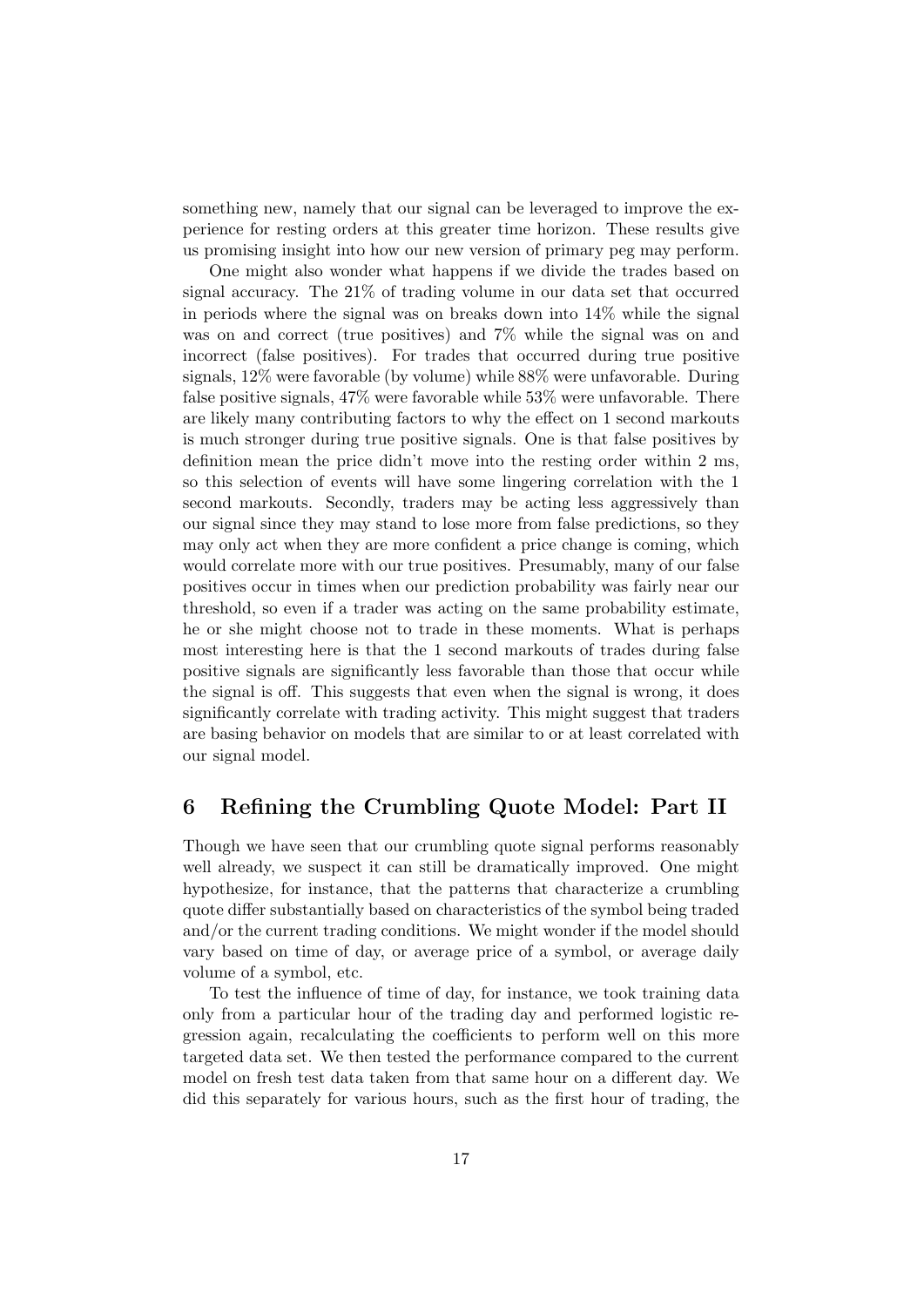last hour of trading, and several hours in between. We similarly tried many ways of grouping symbols into a small number of categories, and trained separate models for these categories, then tested them against our current model.

It is easy to get lost in the universe of all possible groupings and features that could be tested, so in designing and executing these tests, we tried to maintain focus on the forest through the trees. Some basic patterns did emerge. First, time of day did not appear to be significantly helpful, at least not at this level of granularity. Second, reasonable ways of grouping the symbols into a small number of clusters did result in meaningful results, but perhaps not in as many ways as we expected. The basic shape of the signal did not seem to meaningfully change when we optimized our coefficients to a particular class of symbols, but the optimal probability threshold depended on spread. More precisely, the "sweet spot" of roughly equal true and false positives moved around a bit in a way that was correlated with the average spread in a symbol. We found that we could fire at a lower, more aggressive threshold in high spread symbols (those with average spread above \$0.035), obtaining more true positives without accumulating too many more false positives.

However, all of the potential gains we discovered in these kind of tests were fairly modest, all combined amounting to about a 25% increase in true positives while maintaining approximate equality with false positives. To go in search of immodest gains, we will now take a look at the basic anatomy of price ticks throughout a single day and look for clear targets for improvement. We will classify ticks into a few categories.

We will design our categories to capture a few of the possible explanations for why we might fail to predict a tick. One obvious case is ticks that occur in relatively unstable conditions, where our features of bids1, asks1 cannot be meaningfully calculated. We will classify a tick as "unstable" when: for the last NBBO update preceding the tick (our last potential chance to predict it), the price stability condition over the preceding millisecond is unsatisfied. Another problematic class of ticks are those that occur when a single venue has been alone at the NBB or NBO for awhile and then suddenly moves. Trying to predict exactly when such ticks will occur would seem to require true black magic, and we shouldn't judge ourselves too harshly for missing them. To make this precise, we will classify a tick as "lonely" when: for the last NBBO update preceding the tick, the price has been stable for the past 1 ms, but the number of venues at the near side has been = 1 for that interval. It is also helpful to identify classes of ticks that are not as valuable to predict, like those immediately following a locked or crossed market. Since IEX already prevents dpeg orders from exercising discretion during a locked or crossed market, predicting these ticks with our crumbling quote signal is not necessary.

As an illustrative example, we again consider ticks over the course of the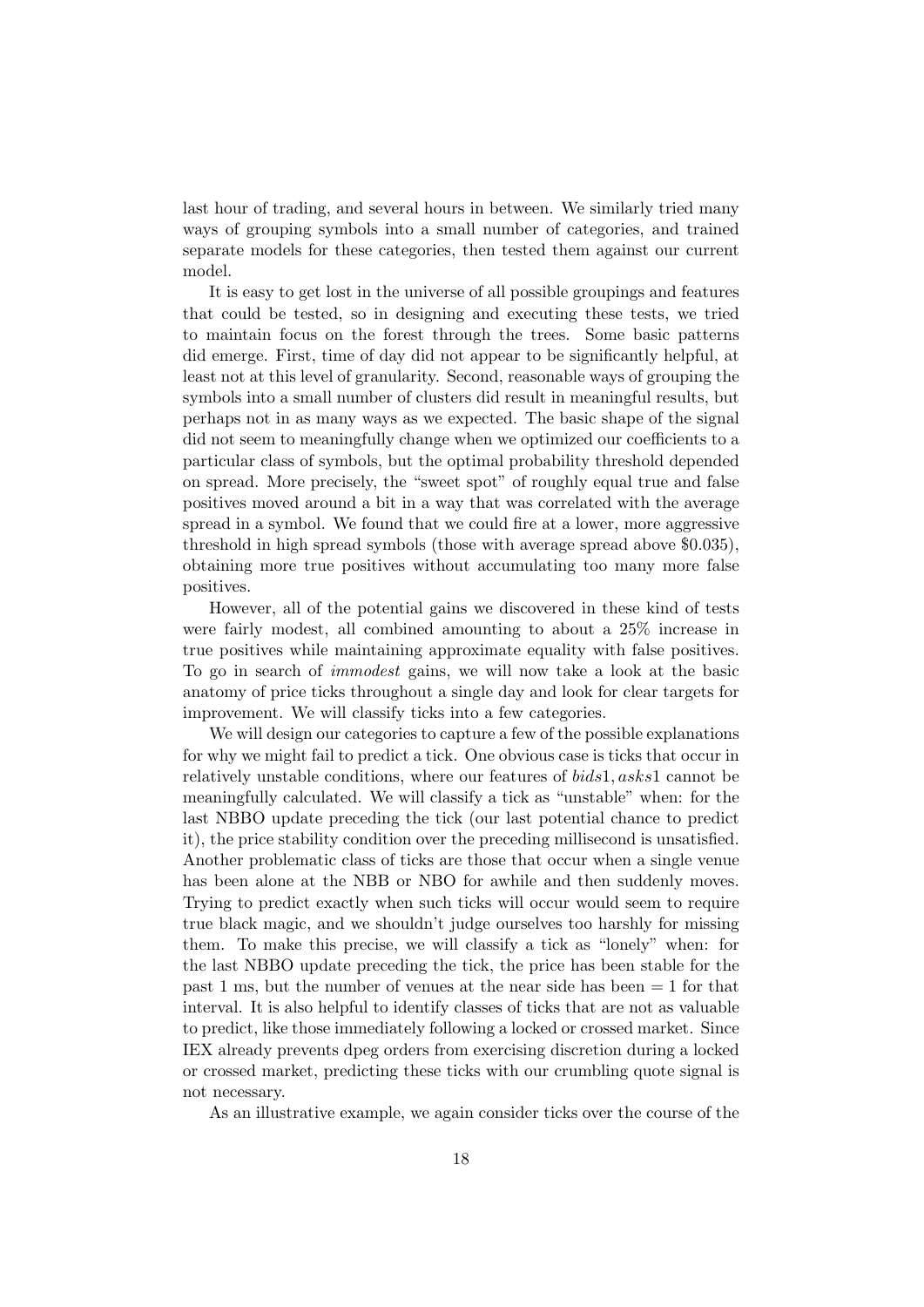trading day for Dec. 15, 2016. There were approximately 11,245,000 times over this day where either the NBB moved down or the NBO moved up. This is the total set of ticks we will work with. If we break them down into our categories, we get the following distribution:



We can see here that about  $8\%$  of ticks occur immediately after a locked or crossed market, 47% of ticks occur during unstable conditions, 27% of ticks occur with one venue alone at the near side for a significant stretch of time, and 18% of ticks occur outside of these categories. Let's now look at how our signal predictions overlap with this:



In total, we are predicting about 10% of the day's ticks. In the unstable and lonely cases, we are predicting essentially no ticks (this is why you cannot even really see their slices in the pie chart). This is no surprise, since we do not allow our signal to fire in unstable conditions, and lonely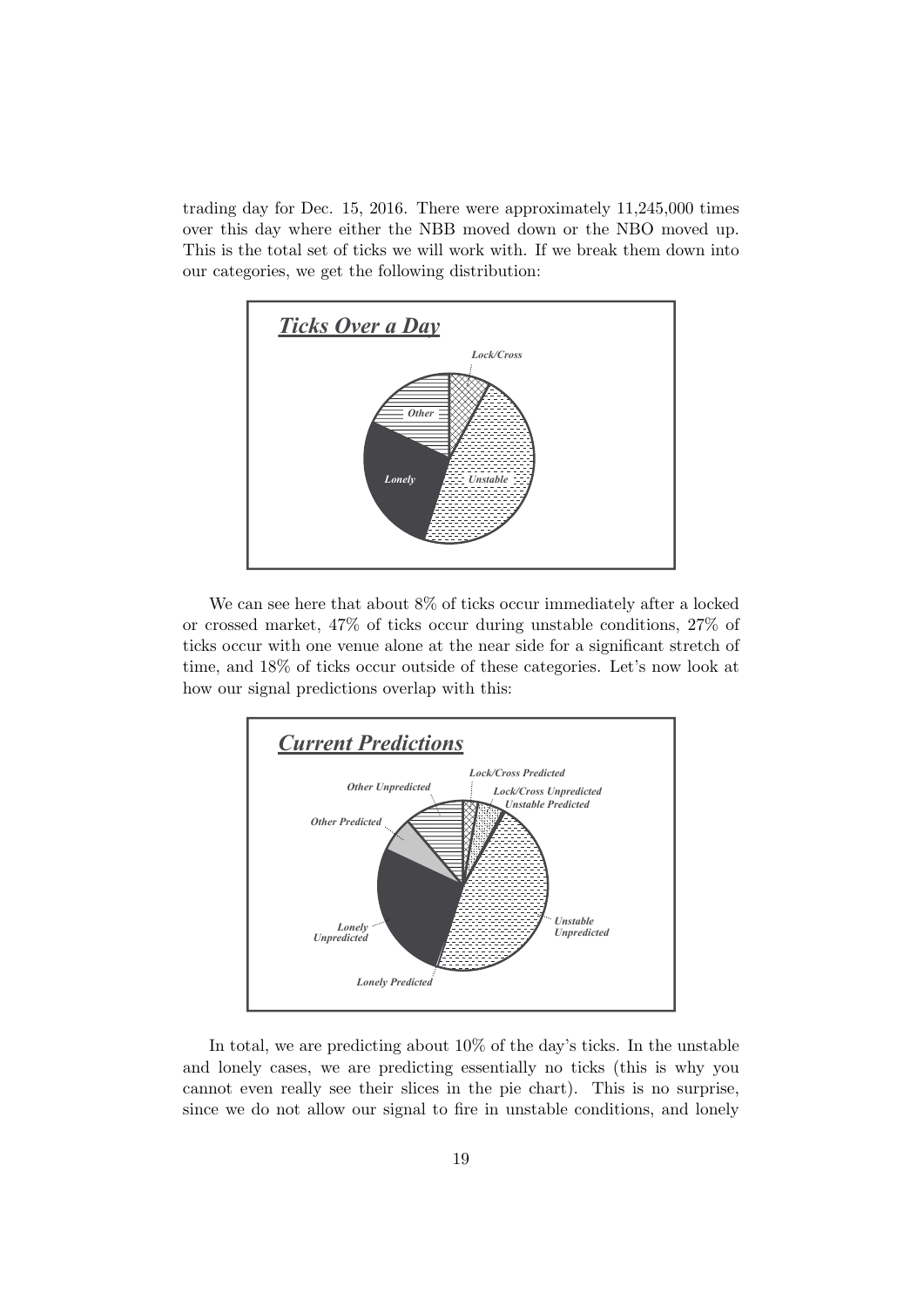ticks are rather unpredictable by nature. In the lock/cross category, we are predicting a significant fraction of ticks, but this is not very important. We are predicting about 37% of the ticks in the "other" category, which is where we expect our useful predictions to fall.

We can hope to improve upon this 37% of course, but we can also see from this breakdown that imposing our 1 ms price stability condition is very costly. Right off the bat, we give up on even trying to predict nearly half of a day's ticks!

To have a fighting chance at predicting ticks in less stable conditions, we need to define new features that do not depend upon 1 ms of stability. As a first attempt, let's return to basics and consider the form of the market data we are receiving. What we receive in market data is of course more granular than mere snapshots of the NBBO at particular moments in time: it reflects the full sequence of moves that individual venues make as they update their best quotes. If we are watching the NBBO updates in a certain symbol and we freeze at a moment in time, we can look back to the most recent price tick and examine what has happened between then and now. It may be that many things have happened - someone joined the bid, then someone left the bid, then someone joined the ask, etc. We can encode this sequence of events like so:  $+1bid, -1bid, +1ask, etc.$ 

The length of the sequence of events since the last price change will vary. Looking at very long sequences is likely to complicate the model more than it helps - for now we will cap the length of the event sequence to 4, meaning that when there have been more than 4 events since the last price change, we only consider the most recent 4. We start by also considering the current number of bids and asks, as well as the direction of the last price change (bid up, bid down, ask up, or ask down). This means we associate each NBBO update with the following data:

- bids: the number of venues currently on the bid
- asks: the number of venues currently on the ask
- direction of last price change: one of (bid up, bid down, ask up, ask down)
- ordered sequence of  $\leq 4$  most recent events (within current price level) encoded as  $+1bid, +1ask, etc.$

These features can form the basis of a new model that attempts to use this data to predict a price tick within the next 2 ms, potentially even in moments of relative instability. To get a general sense of how well a model based on these features might perform, we can start with a brute force approach. For each possible combination of values for the features above, we can count how many times it occurred over the course of one day, and look at how many of those instances were followed by price ticks in each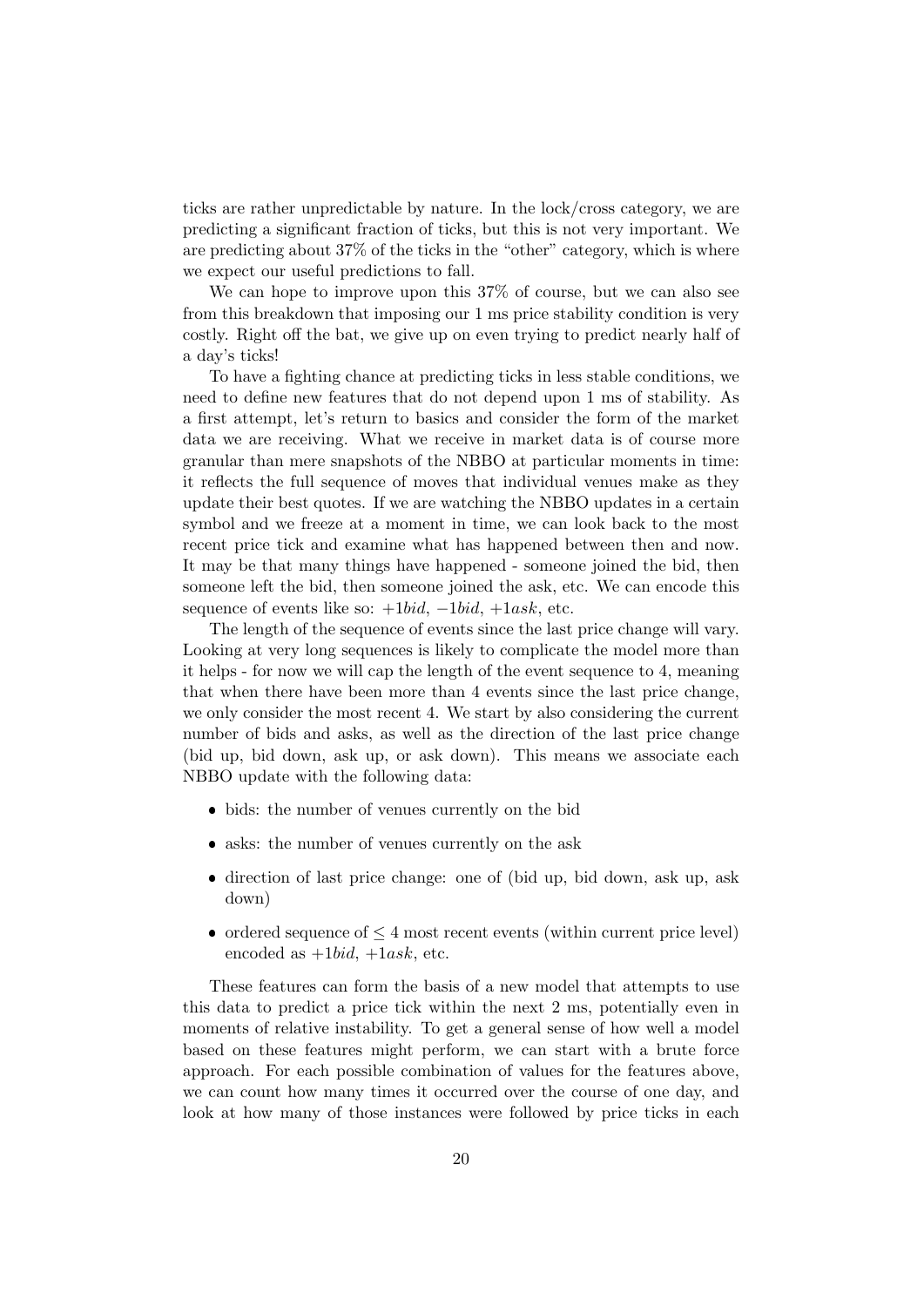direction with the next 2 ms. For example, let's suppose there were 100 times where the current number of bids  $= 2$ , the current number of asks  $= 5$ , and the recent event sequence was:  $+1ask$  then  $-1bid$  then  $-1bid$ . Let's further suppose that out of these 100 times, 60 of them were followed by a reduction in the bid price within the next 2 ms. Upon seeing this, we might reasonably say that our signal should predict a down tick whenever it sees this particular combination of values. Looking over a full day's worth of data across all symbols, we can make a table of all the combinations of these features that occur, and for each calculate what percentage of the time is this combination followed by a down tick or up tick within 2 ms. We can then pull out all of the combinations where this percentage is above a threshold, and declare these to be times when our signal should fire. We will use  $42\%$  as a threshold for now because it seems to be the sweet spot roughly equalizing true and false positives.

We should note that we are not advocating using this kind of look up table as a signal definition in practice. We are merely using this as an intermediary step to see how much information is contained in these features before trying to fit a simpler model to them. This way, as we fit the model, we can understand how much of its success/failure is due to the model fit as opposed to the feature selection.

We now take this table of feature combinations that represent a reasonable likelihood of impending ticks for our training day, and simulate what would happen on a fresh day's worth of data if we fired the signal exactly when these combinations occur. The training data this time was from November 18, 2016, while the testing data was from November 16, 2016. Our previous signal formula produced roughly 990,000 true positives and 870,000 false positives on that day. This new look up table approach produced roughly 2.6 million true positives and 2.7 million false positives.

As a revealing point of comparison, if we had simply taken the current formula and lowered it's firing threshold to 0.2 from 0.6 to make it much more aggressive, we would have produced 2.1 million true positives and 5 million false positives. So the look up table on these features represents a far superior fit, at least in terms of counts of true positives versus false positives.

However, the true positive and false positive numbers don't tell the full story. In signal modeling as in life, it is dangerous to focus single-mindedly on one metric of success. If we do, we are likely to optimize it too far, at the expense of other important things. In this case, the important thing we've neglected is time.

In an initial search for structure in the subset of event patterns in the table that were most commonly followed by ticks, we noticed a simple feature. Most of them were predicting impending ticks at the very last opportunity. More precisely, the predictions for downward price movements were largely coming only when the number of bids had dwindled all the way down to 1,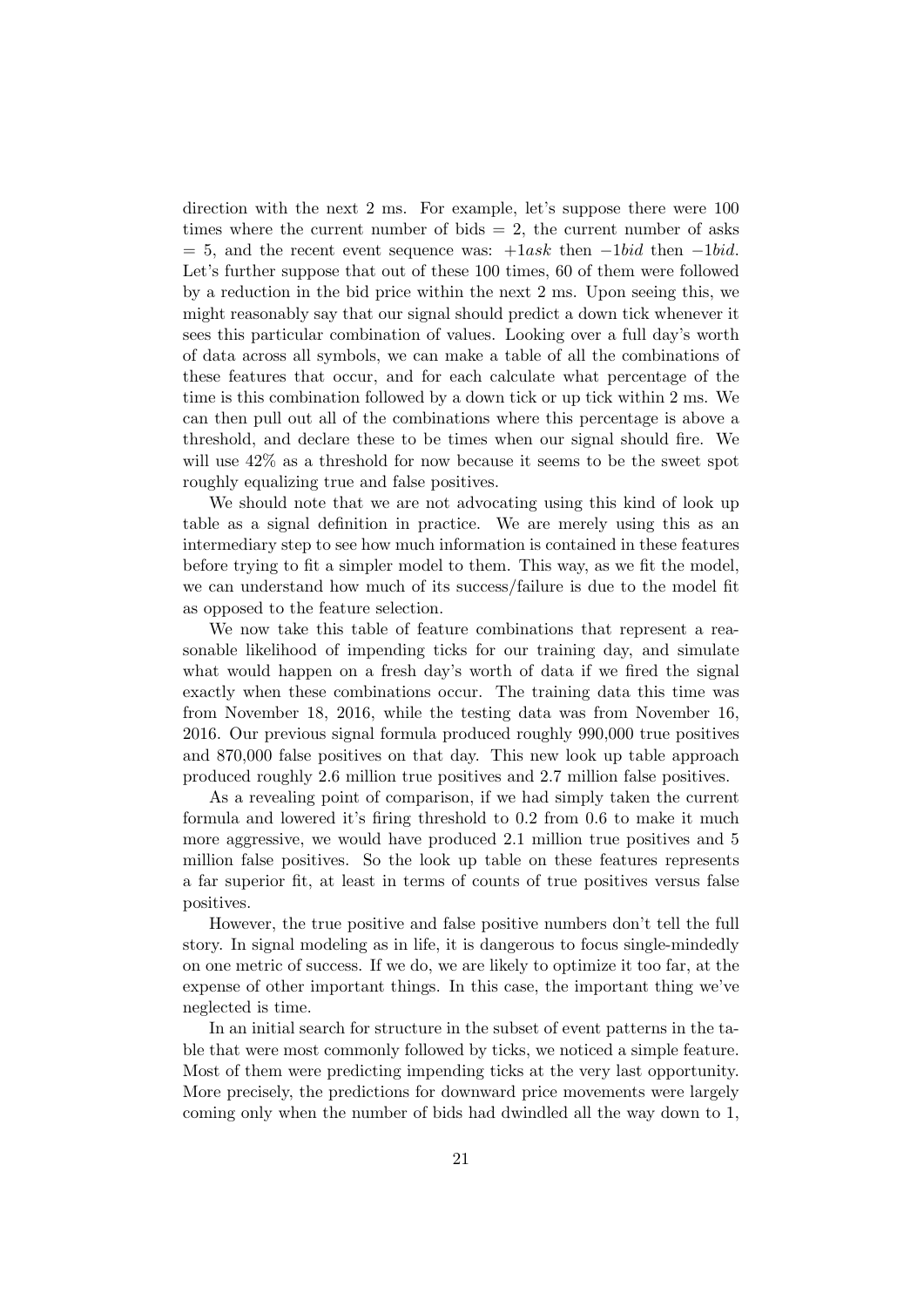and similarly upward price movements were only predicted after the number of asks had dwindled all the way to 1. To get a rough sense of this effect, we compared it against the behavior of the current signal formula over one day's worth of data (namely Dec. 8. 2016). On that day, the current signal formula made about 1,058,000 true positive predictions, and roughly 608,0000 of those correct predictions came in moments where the crumbling side had already dwindled down to 1. That left about 450,000 true predictions that were made at earlier points during the crumbling process. This means about 57% of predictions came very late in the crumbling process, while about 43% came a bit earlier in the process, giving us more of a head start before the impending tick. Using the look up table approach previously discussed, we would have gotten about 3,090,000 true positives for this same day, but a whopping 2.8 million of these predictions came only when the crumbling side reached 1. This is not only a vastly higher percentage (92% instead of 57%) but even the absolute number of earlier predictions has fallen to about 250,000, so we have lost at least 200,000 opportunities to predict a tick earlier in the crumbling process.

Now, we might note that predicting a tick at the last possible moment is better than not predicting it at all (though even this may be false, as predictions that are unlikely to traverse our system in time really just clog up our internal processing without serving a purpose). But naturally we do not want to lose ground on ticks we were already predicting correctly. Predicting the same tick a bit earlier is a benefit to us that the true positive count doesn't capture, since the earlier we can predict a tick, the more bad trades we can prevent in the time between the signal and the tick. In many cases, it may be that there simply isn't enough information to predict a tick much in advance, but this of course can't explain lost ground between the current formula and the lookup table.

So how do we approach the higher true positive count of the lookup table without losing ground on prediction times? One easy approach would be to use both methods together. We could fire the signal when either the current formula OR the table predicts that a tick is imminent. Something like this is certainly an option, but it's not ideal for several reasons:

- 1. If the true positives of the two approaches correlate more than the false positives, we'll need to re-tune the parameters to get the true and false positives to stay roughly equal, and this will likely degrade the total true positive count we can capture as a result.
- 2. More importantly, blindly gluing together two models that differ without understanding how and why they differ is unlikely to be the best long term approach. Nor does it help us demystify the look up table and distill it into a more palatable computation.

Instead let's ponder - why might looking at the pattern of the most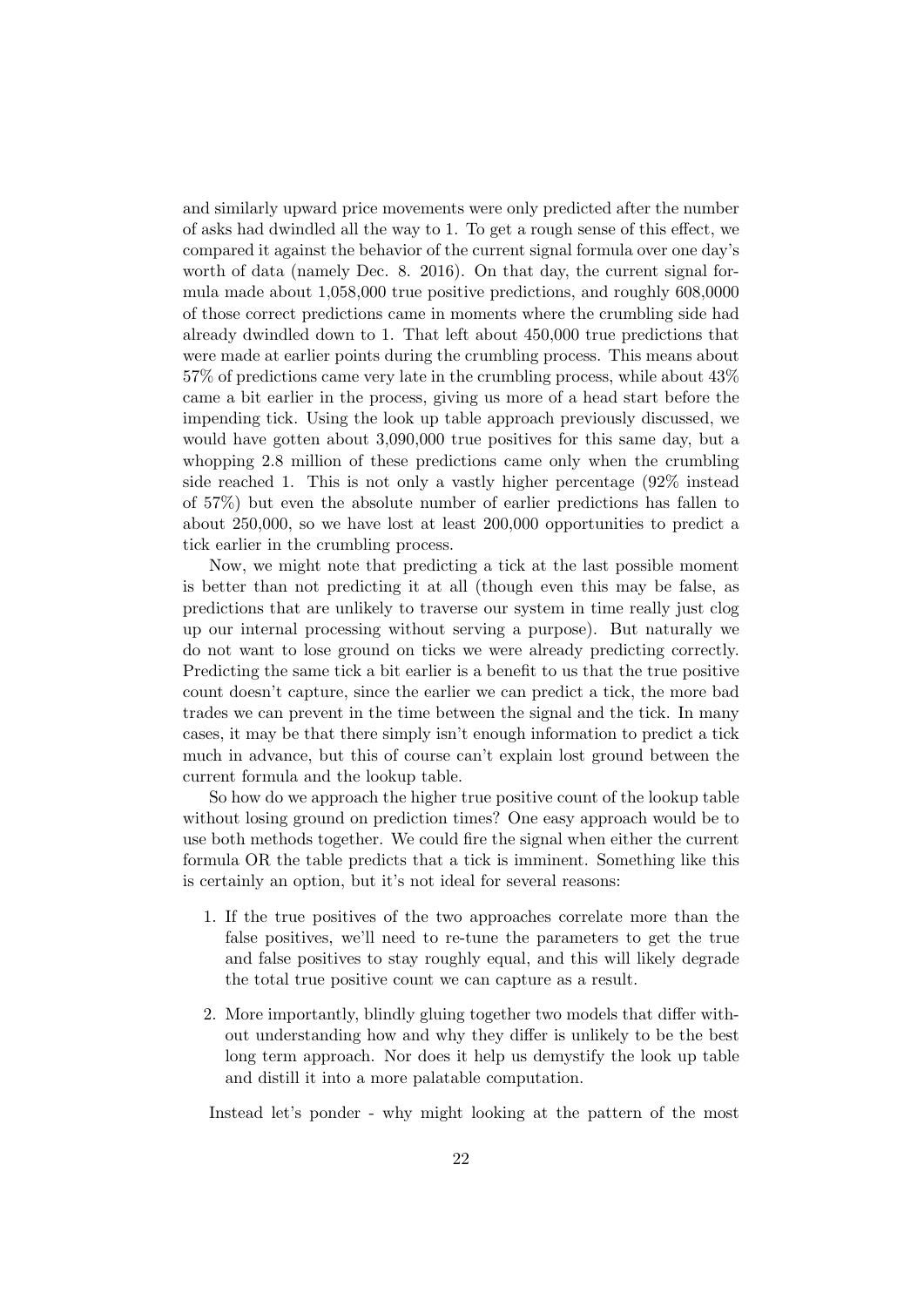recent events around the NBBO lead to later predictions than looking at a time slice exactly 1 ms ago? One possibility is that when our current signal makes early predictions, these predictions are not as accurate as the probability threshold of 0.42 that we imposed in selecting patterns from our look up table. But this doesn't seem to be the case. For the test data, the current signal had a 45% accuracy on times when it fired without waiting for the near side to crumble all the way to 1. Also, if we relax our 0.42 probability threshold in selecting patterns from our table to something a little bit lower like 0.4 or 0.38, it doesn't seem to resolve the issue.

What this seems to suggest is that time is a relevant feature: lumping in events that are tightly clustered in time with events that are more spread out in time into the same pattern loses vital information that can be leveraged to make earlier predictions. In getting rid of the 1 ms stability condition, we've gotten rid of timing information completely in our approach, and perhaps have thrown the baby out with the bath water.

This is easily fixed. We can build features that still take time into account without relying on a fixed window of price stability. Here's a first attempt: whenever we receive an NBBO update, we look back over a window of time that ends either 1 ms ago or at the most recent price tick, whichever we encounter first. For example, if the last price change was 3 ms ago, we will look back over the last 1 ms. If the last price change was 0.5 ms ago, we will look back only over the last  $0.5$  ms.

Now we face the question, what do we do with the pattern of events that we observe in that window of time? If the window is cut short by a recent price change, it doesn't make much sense to compare the number of bids now to the number of bids right after the price tick, for instance. So instead of relying on a feature like bids1 (the number of bids 1 ms ago) to predict a downward price movement, we define a feature called BL that represents the current number of bids minus the peak of the number of bids over the window we are considering (this is a measure of bid loss). We can analogously define features that capture gain in asks, gain in bids, and loss in asks. We can also define features like EP (an abbreviation for "Event Positive"), which  $= 1$  if the most recent event was someone joining the bid, and  $= 0$  otherwise. Similarly, we can define EN (an abbreviation for "Event" Negative"), which  $= 1$  if the most recent event was someone leaving the bid, and  $= 0$  otherwise.

To predict a downward price movement for example, we will try examining the following set of features:

- bids: the current number of venues at the NBB
- asks: the current number of venues at the NBO
- BL: current bids max number of bids over the window
- AA: current asks min number of asks over the window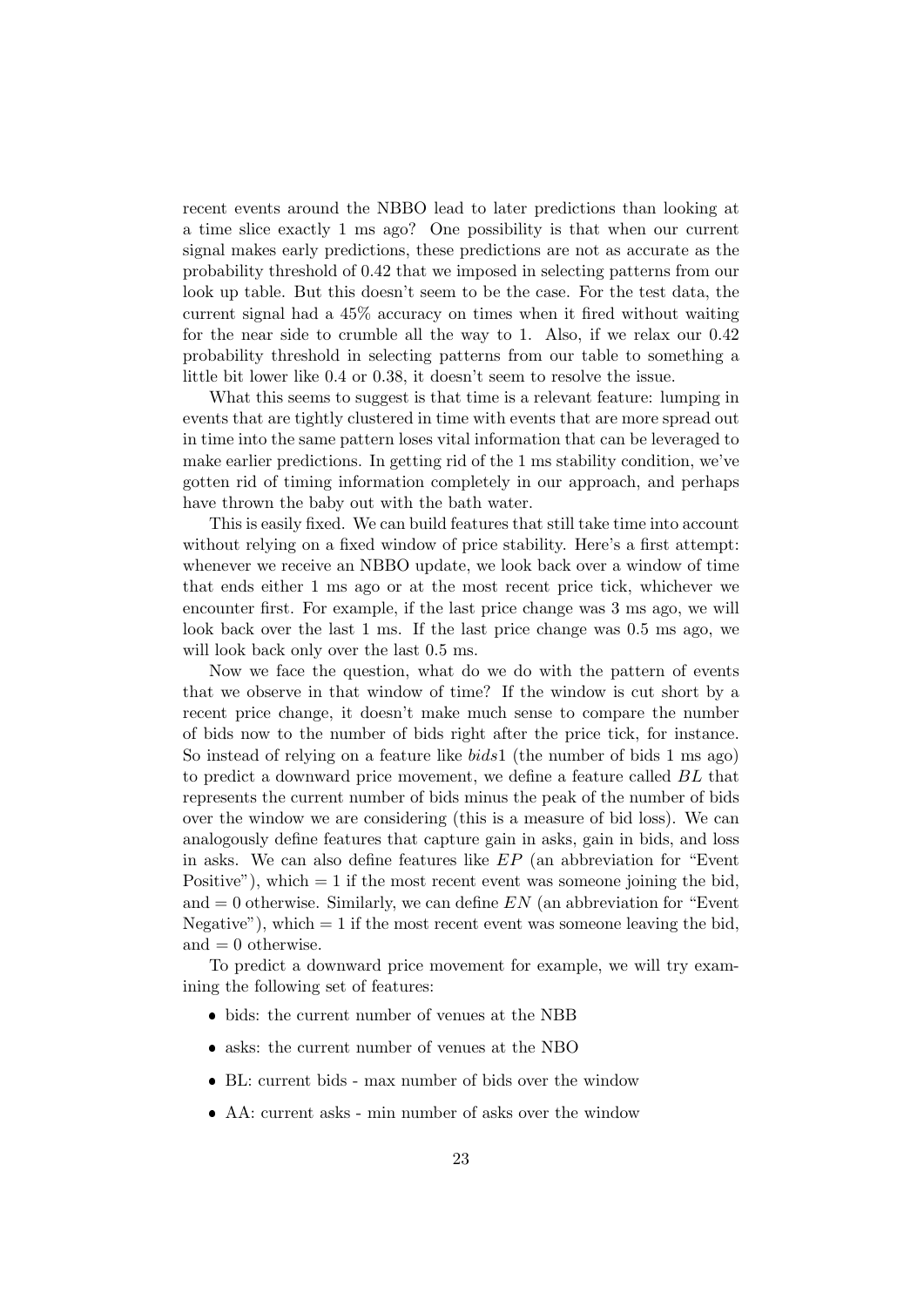- EP:  $= 1$  if the most recent event was a venue joining the NBB,  $= 0$ otherwise
- $\bullet$  EN:  $= 1$  if the most recent event was a venue leaving the NBB,  $= 0$ otherwise
- $\bullet$  EEP:  $= 1$  if the 2nd to most recent event was a venue joining the NBB,  $= 0$  otherwise
- $\bullet$  EEN:  $= 1$  if the 2nd to most recent event was a venue leaving the  $NBB$ , = 0 otherwise.

We will do things analogously for predicting upward ticks, just reversing the roles of bids/asks in all of the features. Now that we have a candidate list of features, we can again consider linear models, look up tables, or other classes of functions over them. We'll start with the look up table approach to get a raw sense of the predictive power of these features. For this, we can go over a day's worth of training data, simply counting how many times each combination of values for the features occurred, and how many of those occurrences were followed by ticks. We then selected from the table all of the combinations of values that were followed by a tick more than 40% of the time.

We can use this as a look up table to decide when to fire a signal and test its performance on a fresh day of data. For comparison purposes, we test it on data from Nov. 16. On that day the current signal formula resulted in roughly 990,000 true positives and roughly 870,000 false positives, while our previous look up table based on time-insensitive patterns of length  $\leq$ resulted in 2.6 million true positives and 2.7 million false positives. Our new look up table produces 2.2 million true positives and 2.3 million false positives on this day. So this is slightly less than the previous look up table approach, but again, this does not tell the full story. The hope is that this new set of features that also incorporates time without requiring stability can achieve the best of both worlds: a high true positive count without sacrificing accuracy or the timeliness of predictions.

Here's a chart that suggests it does pretty well at achieving this goal: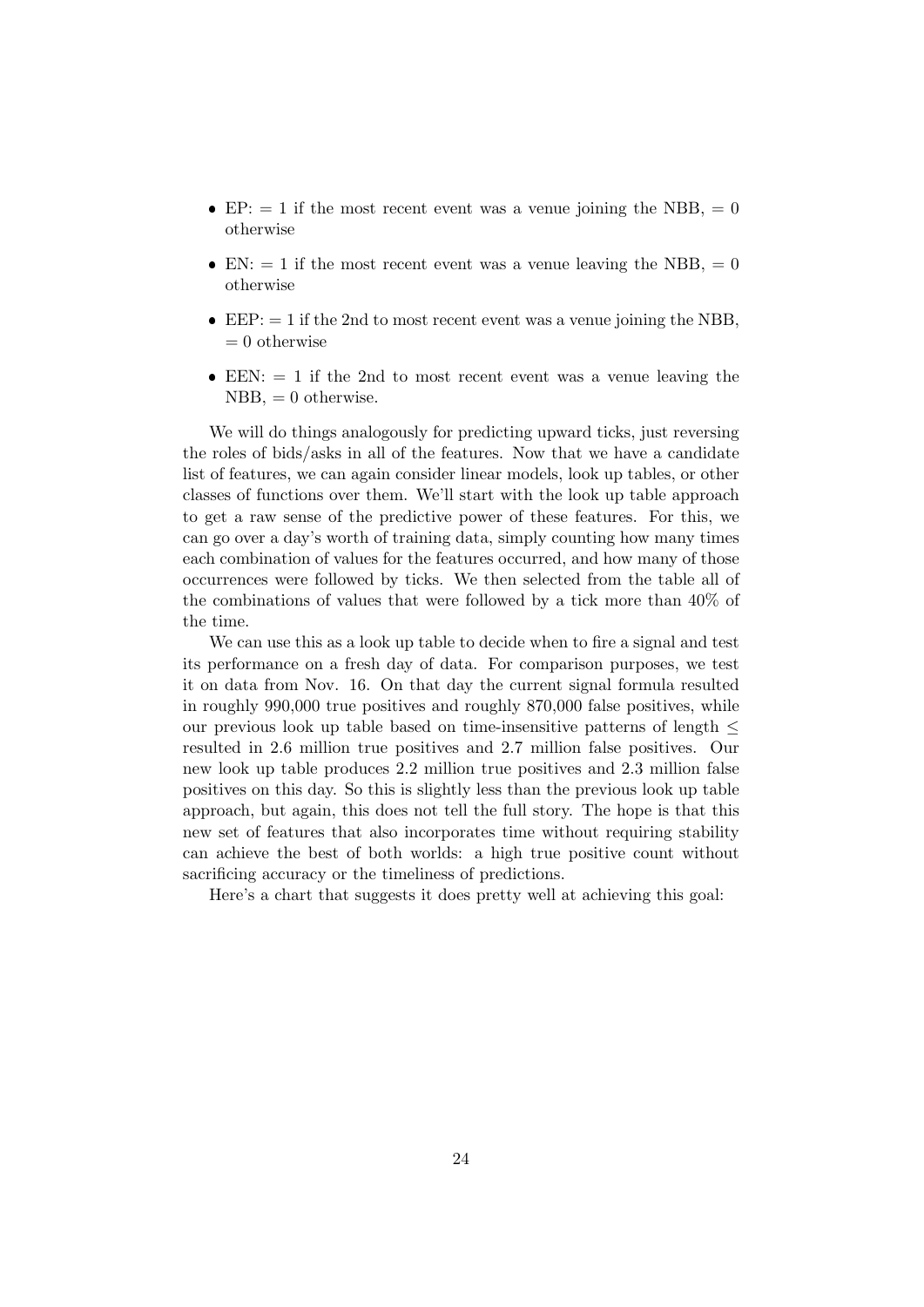

This chart compares the current signal to this new table look up over a fresh day's data, in this case Dec. 20, 2016. The horizontal axis here represents 100 microsecond buckets. For each correct prediction, the time gap between the prediction and the tick is measured in microseconds, rounded up to the nearest multiple of 100, and placed in appropriate bucket. The vertical axis represents a count of how many predictions fall into each bucket. We can see that the new predictions made by the table based approach are often made with a slim time margin, but we haven't lost ground in any of the time buckets. So at every time range, the number of correct predictions made by this new table-based approach outnumber the correct predictions made by the current formula. We can also consider the interesting metric discussed above, namely how many correct predictions are made before the near side has crumbled to 1. For the current formula on this day, about 290,000 of the 680,000 true positives were fired when the near side was still  $> 1$ . This is roughly the same 43% we saw before. For the table based approach, about 280,000 of its 1,570,000 true positives were fired when the near side was still  $> 1$ . This is a much smaller percentage (18%), but at least the absolute number has not dropped too considerably.

Interestingly, this number 280,000 jumps up to about 370,000 if we replace the look up table by a logistic regression trained on the same 8 features instead. The logistic regression achieves about 1.4 million true positives (with false positives roughly equal), which is not that far below the look up table's 1.6 million for this day (also with false positives roughly equal). If we throw in this new logistic model to the time gap comparison, we see it still does quite well: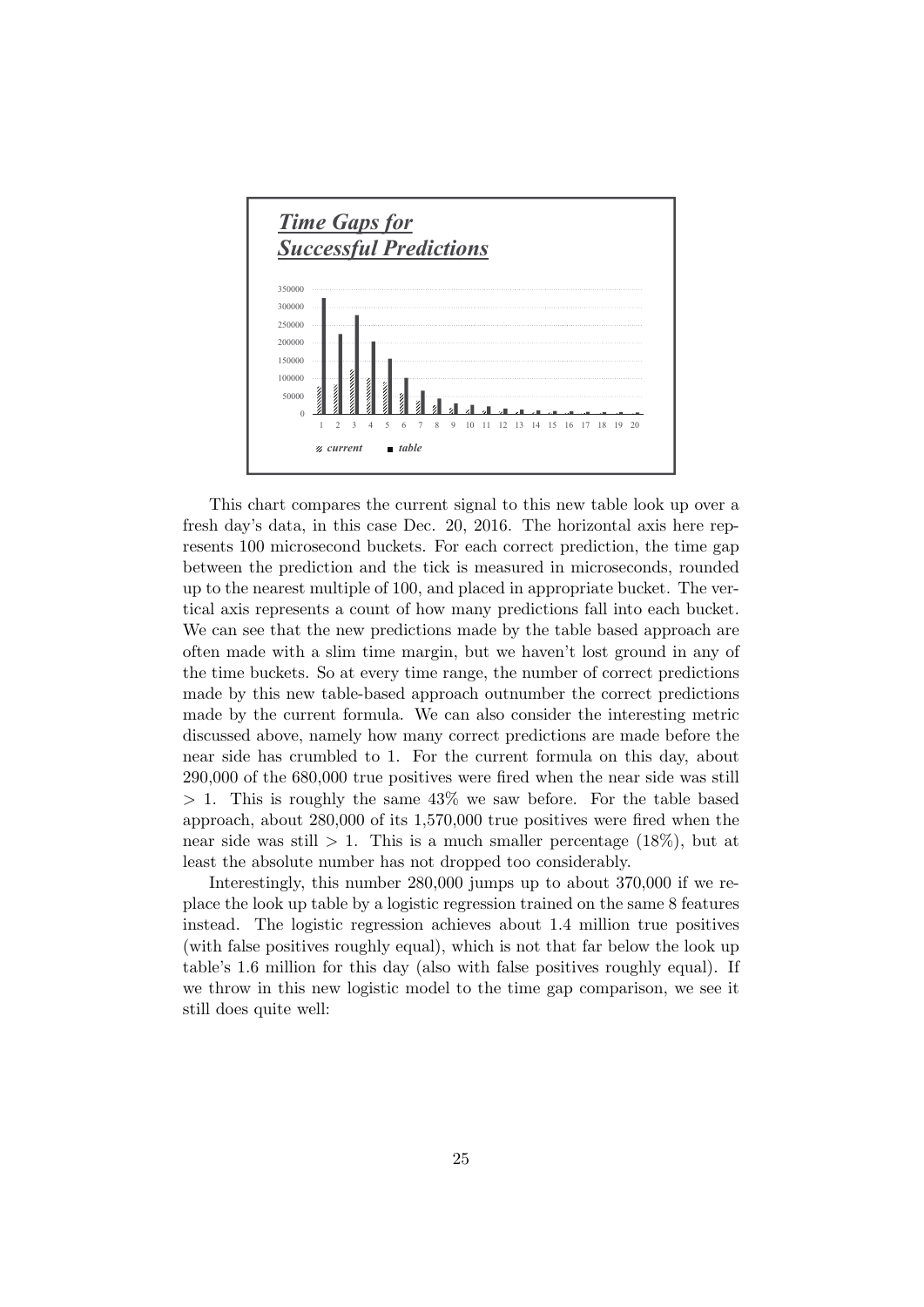

This shows that a lot of the true positives we miss by moving from a look up table to a logistic regression in these new features are not that costly to miss, because we were only predicting them with an extremely tight time margin anyway, making those predictions relatively less valuable. Taken all together, it seems we've hit upon a new set of features that can achieve about twice the true positives of our current model while the false positives stay roughly in line, and the time gaps for our predictions at least don't get worse for the ticks we were already predicting, and we are still getting some considerable gains even pretty far out on the time margins. This is great news!

There are still several tweaks we can consider on top of this new set of features. For one, now that IEX is an exchange, we might consider incorporating our own presence or absence at the NBB,NBO into the calculation of variables like bids and asks. When we tried retraining and testing our model with this change, we found it made the signal slightly less accurate. There are several reasons why this may be happening. For one, the speed bump is doing its job, so IEX quotes may not crumble in the same way that other quotes do. And of course, the mix of participants on IEX and how they are using the venue may systematically differ from the compositions of participants and strategies that inhabit other venues. Whatever the reasons, including IEX in features like bids, asks appears to slightly dilute their predictive power.

This raises a natural question: are there other venues who inclusion in variables like bids and asks is either counterproductive or largely pointless? It turns out the answer is yes. When we limit our features to only considering eight venues, namely Arca, BATS, BATS BYX, EDGA, EDGX, NASDAQ BX, NASDAQ, and NYSE, the predictive power of the model is essentially the same. Interestingly, when we narrow things to these eight venues and retrain the coefficients, the false positives seem to increase slightly, but the correct predictions sometimes occur a tiny bit earlier, giving us a bit more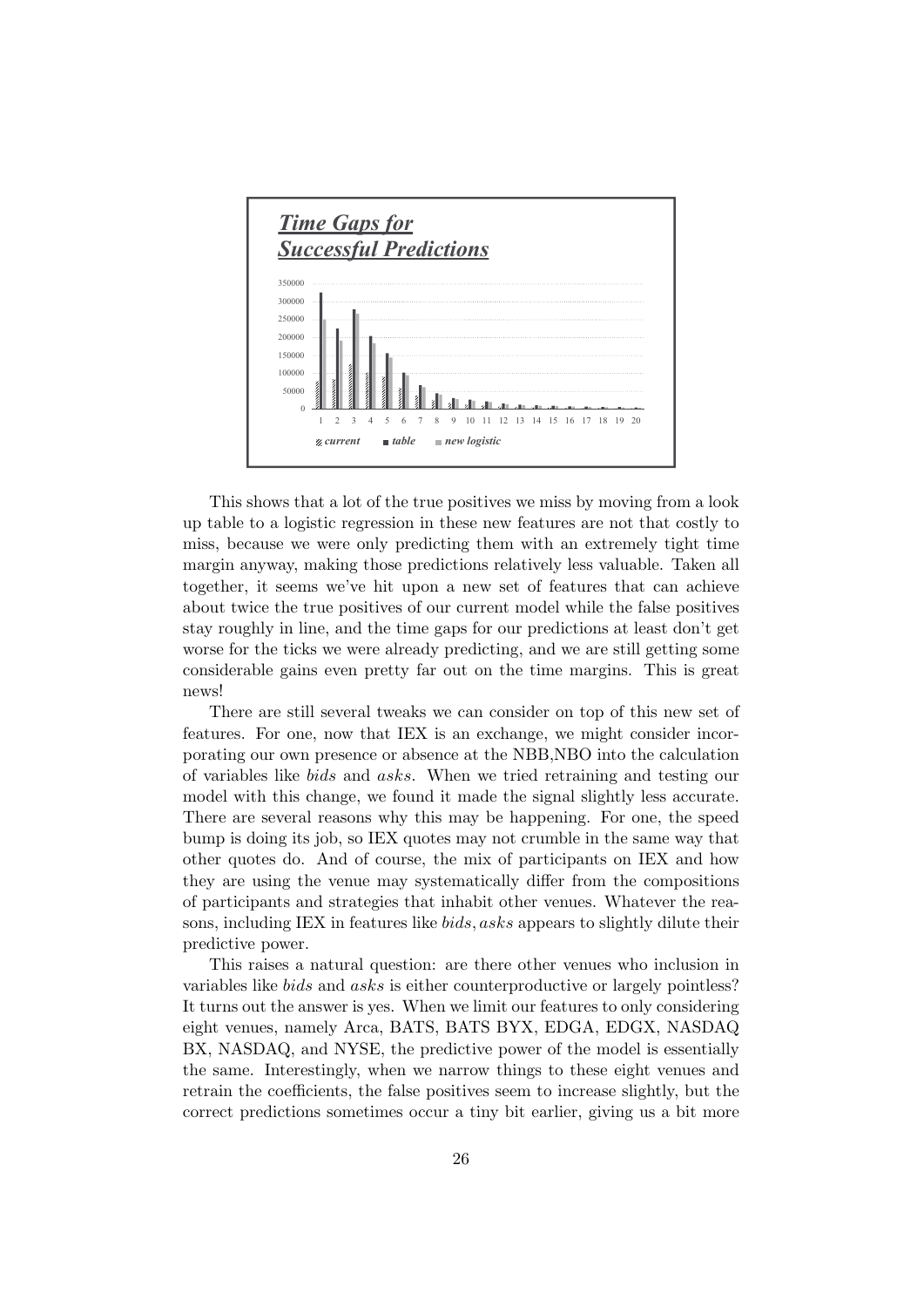breathing room between the prediction and the tick. Both effects are barely noticeable, so it's a close call. But we prefer to err on the side of leaving things out of the formula rather than in (a good general rule of thumb for statistical practice), so we have decided to exclude the venues outside of these eight for now. Conversely, we find once again that it is helpful to give a little extra weight to the venues BATS, EDGX, and NASDAQ.

We also previously observed that there may be benefits to tuning our firing threshold according to spread. To incorporate this cleanly into our new model, we decided to make the firing threshold a function of the current spread. This is a bit more robust than clustering symbols by average spread over a given period, as it eliminates edge cases such as what to do for a new symbol that does not have a well-defined average spread yet.

To find a good fit between spreads and thresholds, we segmented our training data roughly according to spread and separately calculated a threshold for each segment that resulted in an equal number of true and false positives. The overall result of all this tinkering is the following criterion for firing the signal (this is for predicting a downward tick, the case of an upward tick is analogous):

1  $\frac{1}{1+e^{-(c_0+c_1bids+c_2asks+c_3BL+c_4AA+c_5EP+c_6EN+c_7EEP+c_8EEN+c_9D)}} > f(apx-bpx)$ where  $c_0 = -1.2867$ ,  $c_1 = -0.7030$ ,  $c_2 = 0.0143$ ,  $c_3 = -0.2170$ ,  $c_4 = 0.1526$ ,  $c_5 = -0.4771, c_6 = 0.8703, c_7 = 0.1830, c_8 = 0.5122, c_9 = 0.4645,$ and  $f(apx - bpx) =$  $\sqrt{ }$  $\int$  $\overline{\mathcal{L}}$ 0.39, if  $apx - bpx \leq $0.01$ ; 0.45, else if  $apx - bpx \leq $0.02$ ; 0.51, else if  $apx - bpx \leq $0.03;$ 0.39, otherwise.

The features *bids* and *asks* are now always numbers between 1 and 8, as they are calculated only by looking at the eight venues Arca, BATS, BATS BYX, EDGA, EDGX, NASDAQ BX, NASDAQ, and NYSE. More precisely, the variables bids and asks are now calculated by counting how many of these 8 venues are at the best bid/offer among these venues, which sometimes differs from the true NBBO calculated across all venues. In our experiments, it seems this is a rare enough occurrence that it's effect on performance is negligible. The features  $BL$  and  $AA$  also consider only these venues in their calculation. The features EP, EN will be 0 unless the most recent event among these 8 venues was a join or desertion of the best bid among these. The features EEP, EEN behave analogously for the 2nd most recent event among these 8 venues, but with the additional restriction that they will be 0 if that event occurred outside the time window being considered. Similarly, D is a count of how many of the three venues BATS, EDGX, NASDAQ were on the best bid at some point in the window under consideration and have since left.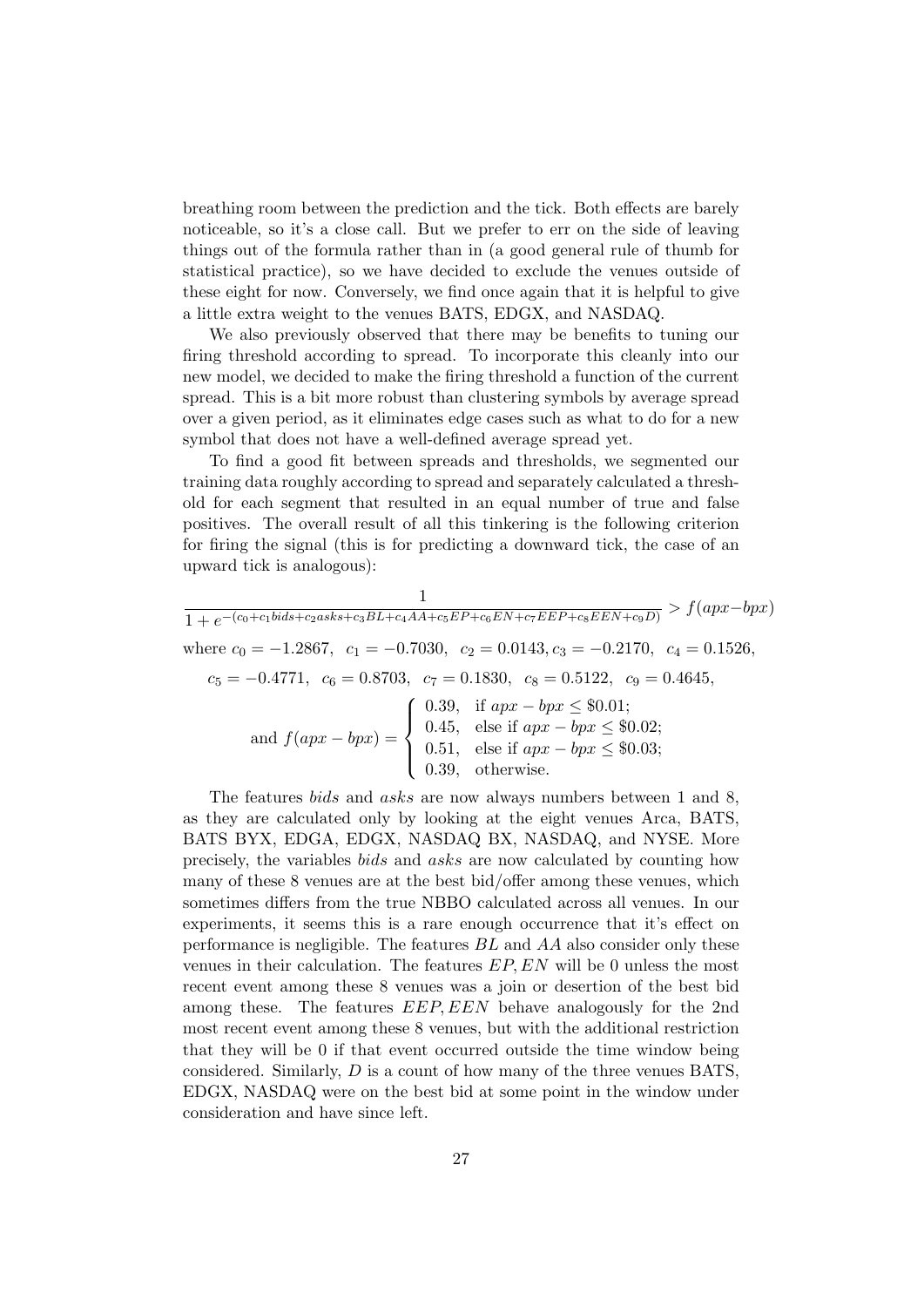Let's take a look at how well this new signal candidate performs and compare it to our current version. On our example day of December 15, 2016, our current formula resulted in about 1 million true positives and 975,000 false positives. This new candidate formula would have produced about 2 million true positives and 2.1 million false positives. So we are correctly predicting roughly twice as many ticks, without compromising too far on the accuracy (our false positives still are not too much greater than our true positives). In addition, we are making more correct predictions at every time scale. In the chart below, the y-axis indicates the number of correct predictions made at each time scale, while the x-axis is indexed by increments of 100 microseconds. Here we took each time gap between a correct prediction's generation and the anticipated tick and rounded this down to the nearest 100 microseconds:



We can breakdown the ticks we are predicting into the categories we considered above, and compare the current signal's correct predictions to this new candidate: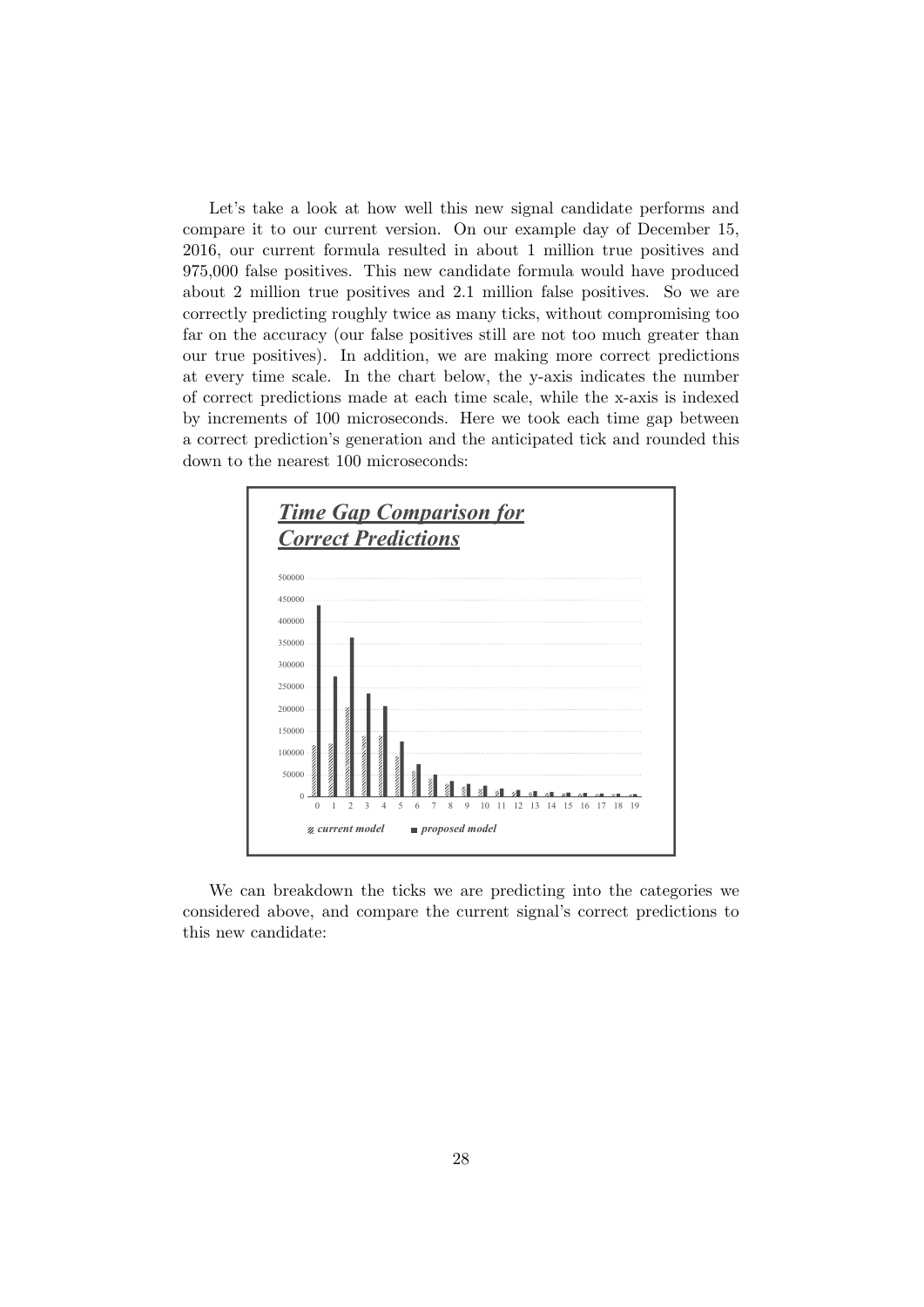

Overall, we are predicting about twice as many ticks, now roughly 17% of the ticks on this particular day. We can see here the gains we've made in predicting ticks that occur in unstable conditions, as well as in the "other" category. And if we ignore the lonely ticks that are inherently unpredictable as well as the ticks following locked or crossed markets which are unnecessary for us to predict, the gain is even clearer. If we sum the predicted ticks in the unstable and other categories for the current signal, we get roughly 800,000 on this day. For the new model, we get roughly 1,660,000. There are about 7.3 million ticks in these categories over the day, so we are predicting about 23% of these.

We might wonder: why are we doing better even at predicting ticks in stable conditions? Our previous variables bids1 and asks1 may have been well-defined in these cases, but that does not mean they were an optimal choice. Looking at the maximum drop in the number of bids, say, over a 1 ms window of time, may capture more relevant information for predicting